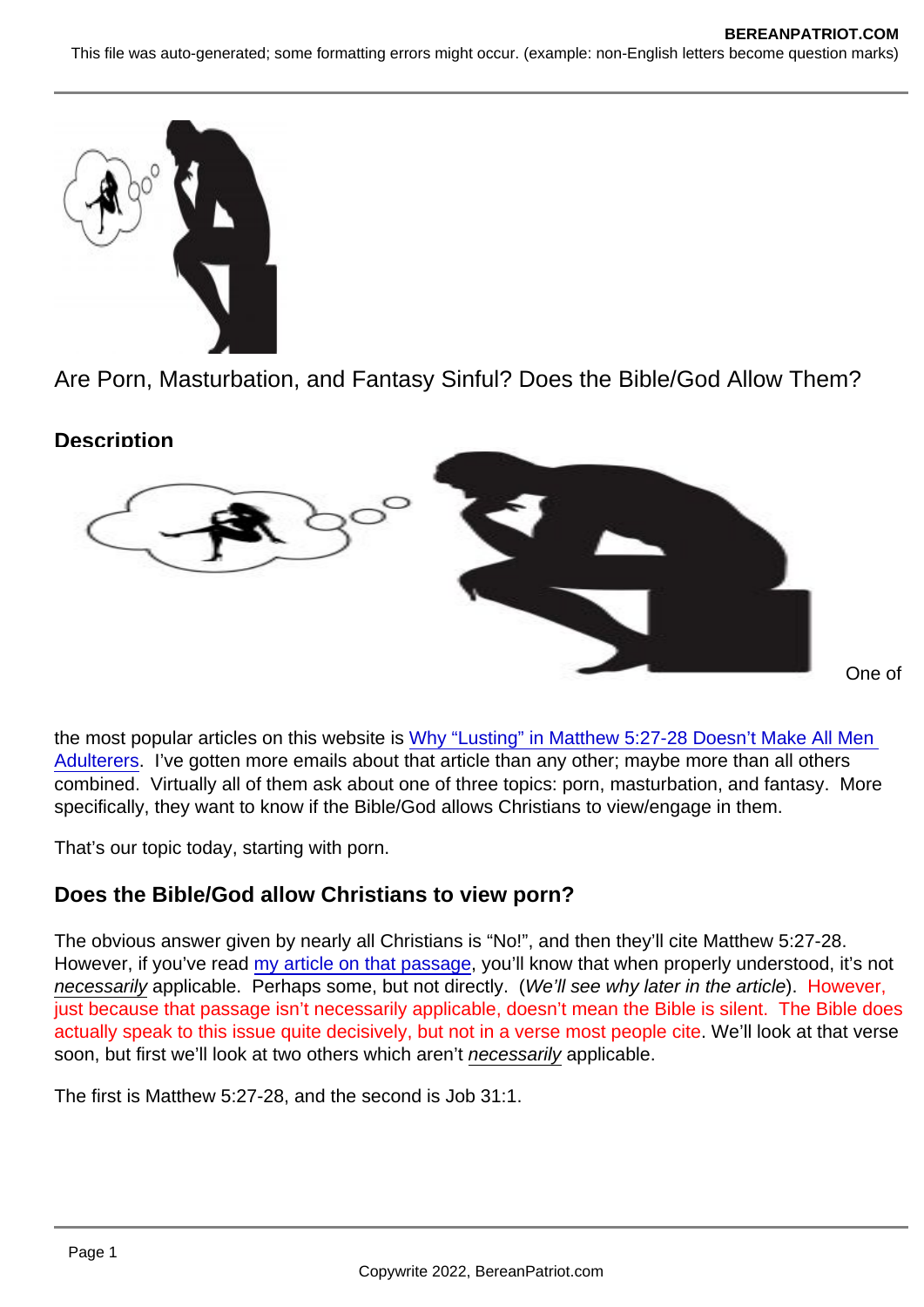Is Matthew 5:27-28 applicable to Porn?

There are verses which clearly speak to the issue of porn, but this isn't one of them. To see why, we'll first look at the verse as it is usually translated:

Matthew 5:27-28 (NASB '95)

27 "You have heard that it was said, 'You SHALL NOT COMMIT ADULTERY';

28 but I say to you that everyone who looks at a woman with lust for her has already committed adultery with her in his heart.

However, there's to this verse than that translation might indicate. It's not badly translated or anything ( the NASB '95 is one of the two best Bible translations on the market) but there is more going on. I'll give a brief summary here, but for full details/proof you'll need to read [my article on Matthew 5:27-28](https://www.bereanpatriot.com/why-lusting-in-matthew-527-28-doesnt-make-all-men-adulterers/).

- In the Bible, "adultery" is a technical term which mans "a man having sex with another man's wife". If a married woman isn't involved, it isn't adultery. Period. Biblically, a married man who has sex with an unmarried woman commits the [\(very serious](https://www.bereanpatriot.com/yes-the-bible-clearly-says-sex-outside-of-marriage-is-wrong/)) sin of fornication, but not adultery. This is according to the Greek/Hebrew word definitions and the 100% consistent usage throughout the entire Bible.
- In Greek, the word for "wife" and the word for "woman" are the same word. They are identical, and only context tells you which is intended. Given the point above, "wife" seems contextually more appropriate since the topic is adultery, which requires a married woman by definition.
- The "looking" here is intentional in the Greek, not a mere glance.
- The word translated "lust" doesn't primarily denote sexual desire. It means any strong desire for something, whether good or bad. Elsewhere, this word is used when quoting the 10th commandment about coveting. That's important.

Putting that all together – and again, see my article for proof – you get a verse that should look something like this:

#### Matthew 5:27-28

27 You heard it was said: "You shall not have sex with another man's wife."

28 But I tell you; everyone who looks at a wife in order to covet her already had sex with the other man's wife in his heart.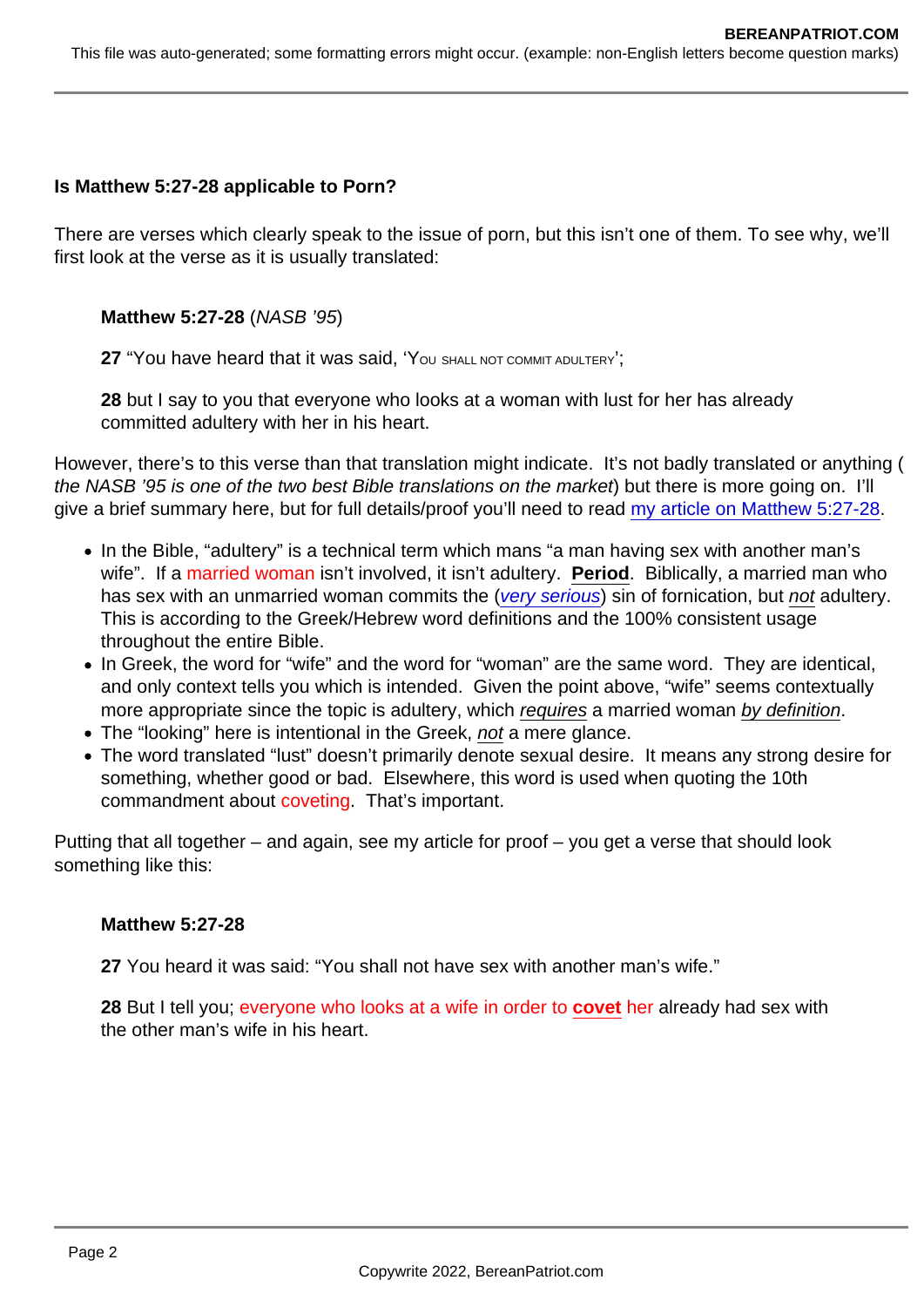The issue here isn't "lust" in the sense of inordinate sexual desire. The issue here is wanting to have/own/possess another man's wife. God commanded Israel not to covet in the Mosaic Law, but didn't place a penalty on it. Conversely, the biblical penalty for biblical adultery (a man having sex with another man's wife) was death. In Matthew 5:27-28, Jesus said that a man who "merely" coveted his neighbor's wife was as guilty as a man who actually had sex with her…

…and the penalty for that was death.

However, this verse doesn't really clarify the issue of porn very much.

Why?

Because coveting means more than simply "to want". [Dennis Prager has an excellent video on](https://www.youtube.com/watch?v=Dq2TsDbylUg)  [coveting](https://www.youtube.com/watch?v=Dq2TsDbylUg) that explains this very well (~5 minutes long), and we also go over it in my article on Matthew 5:27-28. Again, the issue is coveting, not lust in this passage.

The best definition I've seen for coveting is this:

You are coveting when you desire something to the point that you would like to take it away from its rightful owner and own it yourself, regardless of if you actually do.

Even if you wouldn't take it away from its rightful owner given the chance, it can still be coveting. You covet when you desire something enough that you want to take it away from its rightful owner and own it yourself. You don't need to plan to do it, and maybe wouldn't even do so given the chance. It can still be coveting if you 'merely' want to take it away from its rightful owner so you can own it.

#### That's why porn isn't necessarily covered by Matthew 5:27-28

To be sure, if you're watching porn where the woman is married, then it might be applicable. However, if there's no coveting – aka a desire to actually have/own/possess that woman – it gets less clear if it's a sin. We'll look at this more closely later in the article.

That's why this verse doesn't clarify the issue of porn as much as most people think it does.

There are other verses which do, but this isn't it.

Is Job 31:1 applicable to Porn?

Here is the other verse that often comes up when porn is discussed.

Job 31:1

"I have made a covenant with my eyes; How then could I gaze at a virgin?

This clearly leans in one one direction (against porn) but the trouble is that it's not a clear indictment.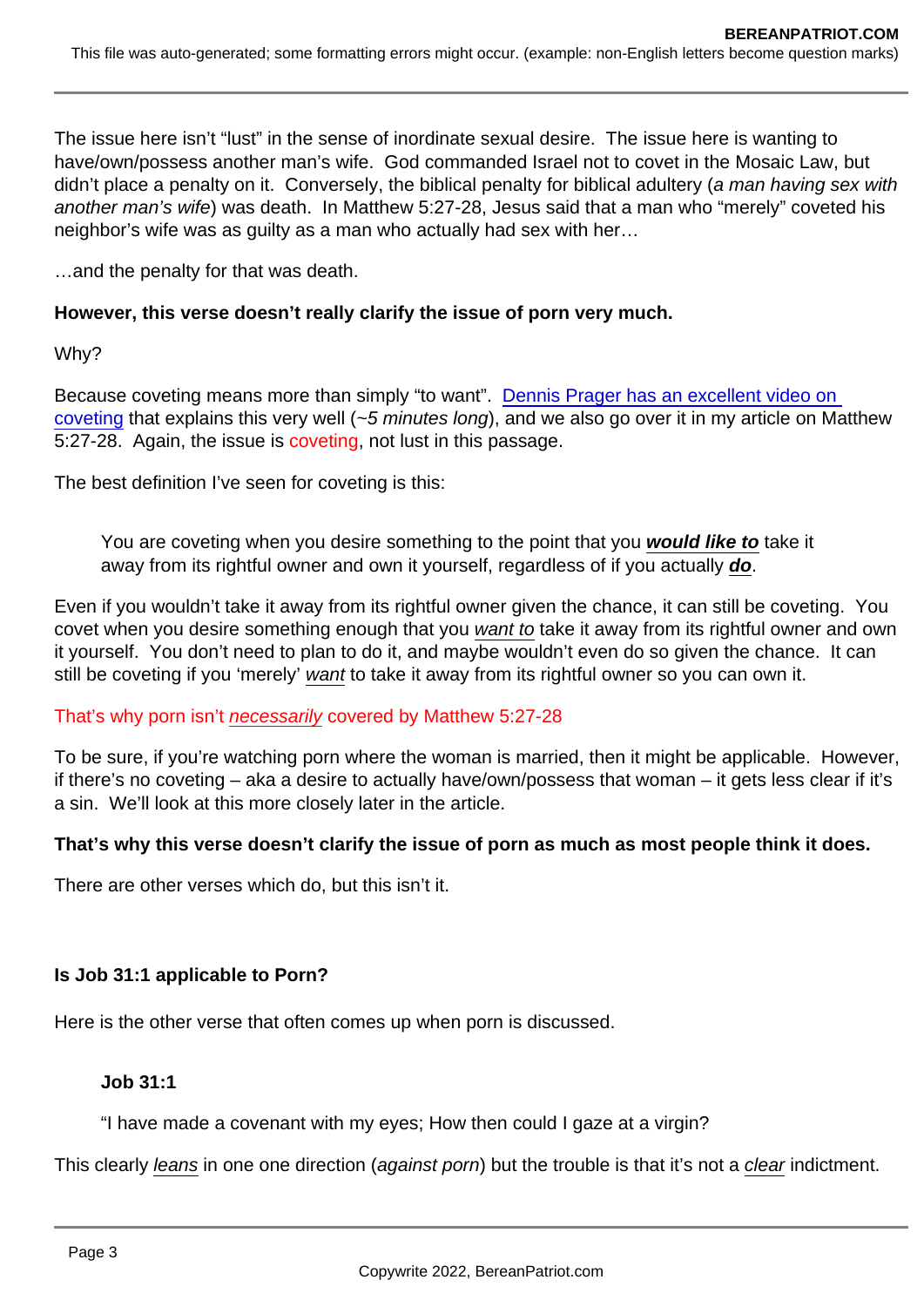The reason that Job doesn't gaze is because he made a "covenant with his eyes". In those many emails I've received, some people say that he made an actual vow/covenant and so it's only applicable to him.

#### It that the case?

Maybe.

If so, the Bible is clear that men should stand by their word:

### **Numbers 30:2**

**2** "If a man makes a vow to the Lorp, or takes an oath to bind himself with a binding obligation, he shall not violate his word; he shall do according to all that proceeds out of his mouth.

So is Job 31:1 about an actual vow of Job's? If so, it's only really applicable to him. (*I've had some* make that exact argument.)

Or perhaps this is poetic imagery about how none of us should ever "gaze" at a virgin, which is the typical application. But then again, I've had people argue that God chastises Job at the end of the book for his words, so we can ignore Job's words because God corrected him for them. I've had people make that exact argument, and it's not a bad argument. Not a great one either, but not a bad one.

You see the point.

I don't like grounding doctrine/practice on verses which aren't clear, and this verse isn't as clear as I'd like. I would say it clearly *leans* in one direction, but "clearly leans" is different than "clearly says". Fortunately, there is one verse that does clearly say. Because of that, I won't bother with unclear verses because we have clear ones. We'll look at those now.

#### **Deuteronomy 24:1**

I've literally never seen anyone bring up this verse in the porn debate, which is a shame because it's the clearest verse on the topic, though indirectly.

### **Deuteronomy 24:1**

**1** "When a man takes a wife and marries her, and it happens that she finds no favor in his eyes because he has found some **indecency** in her, and he writes her a certificate of divorce and puts *it* in her hand and sends her out from his house

Many people take "indecency" to mean adultery as the reason for the divorce here. However that's simply not possible because the biblical penalty for biblical adultery is death. (And remember that biblical adultery is a man having sex with another man's wife. If a man has sex with an unmarried woman, it's the {serious} sin of fornication, but it's not adultery.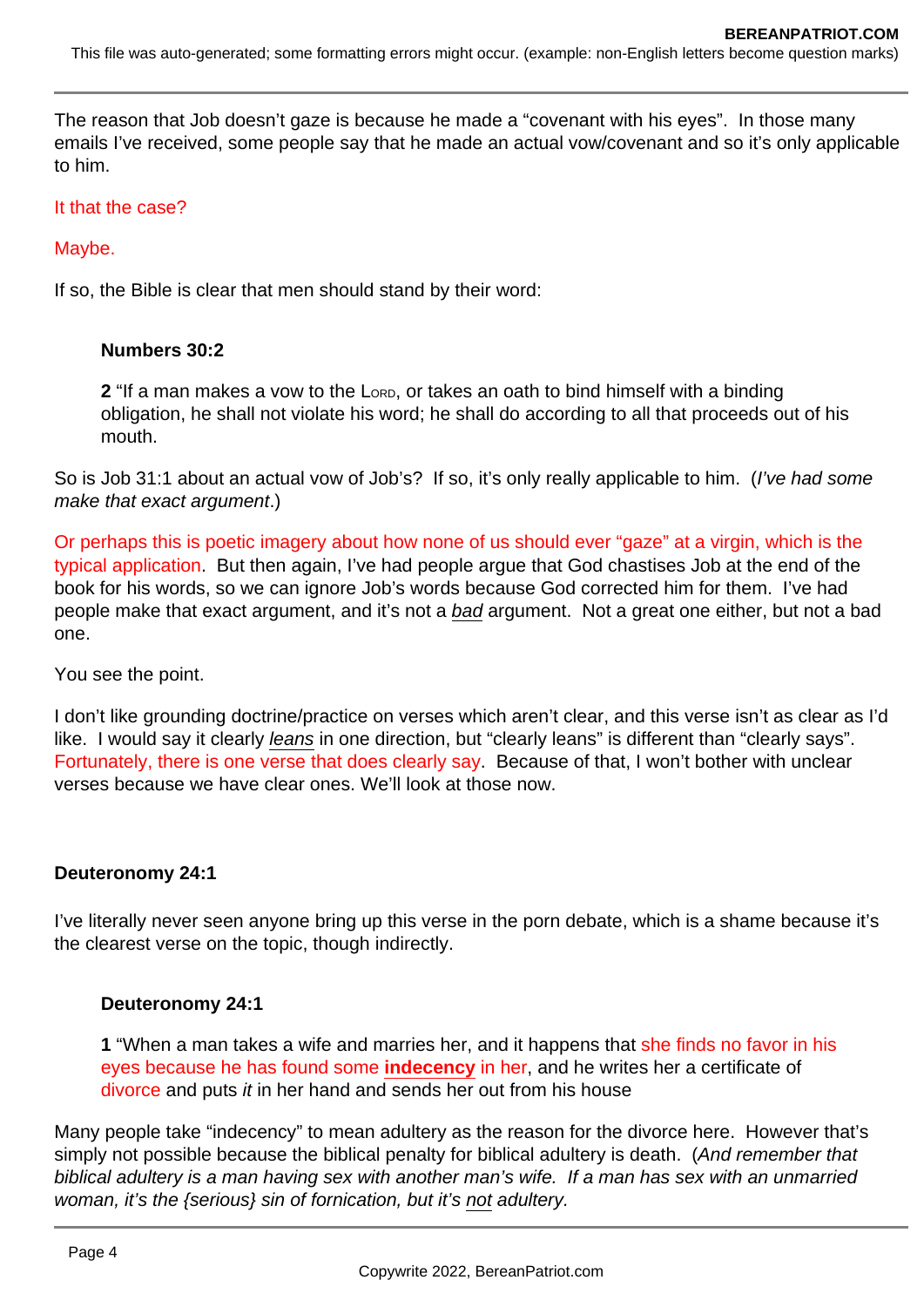)

### Deuteronomy 22:22

22 "If a man is found lying with a married woman, then both of them shall die, the man who lay with the woman, and the woman; thus you shall purge the evil from Israel.

Leviticus 20:10

10 'If there is a man who commits adultery with another man's wife, one who commits adultery with his friend's wife, the adulterer and the adulteress shall surely be put to death .

(And by the way, the story of the woman caught in adultery in John 8 in near universally agreed to have been added to the Bible and not original. Further, including that story introduces a massive error to the Bible, thus it doesn't belong. Full details in [my article on the Pericope Adulterae.](https://www.bereanpatriot.com/was-the-pericope-adulterae-woman-caught-in-adultery-original-or-added/))

As we just saw, biblical adultery (a man having sex with another man's wife) was punished by death according to God's command. But if a divorce happens, then she's clearly not being put to death for her crimes.

Therefore, this verse is not talking about adultery.

So what is it talking about, and how does it relate to porn? Well, the word translated "indecency" in Deuteronomy 24:1 is the Hebrew word "???????" [\(ervah](https://biblehub.com/hebrew/6172.htm)). It primarily means "nakedness" in the sense of lewd exposure, as borne out by it's definition.

nakedness, shame, uncleanness

From arah; nudity, literally (especially the pudenda) or figuratively (disgrace, blemish) nakedness, shame, unclean(-ness).

And again from another one:

1 pudenda , of man ?????? ? implying shameful exposure Genesis 9:22,23 (J); mostly of woman: figurative of Jerusalem (with ?????) Lamentations 1:3; Ezekiel 16:37; usually with ? ??? literal ?????????? ? i.e. be exposed to view

2 ??????? ?????? nakedness of a thing, i.e. probably indecency, improper behavior Deuteronomy 23:15; Deuteronomy 24:1 (see Dr).

You might've noticed the word "pudenda" in both definitions. I had to look up the definition as I'd never heard the word before. Here's [the definition of pudenda from Merriam-Webster:](https://www.merriam-webster.com/dictionary/pudendum)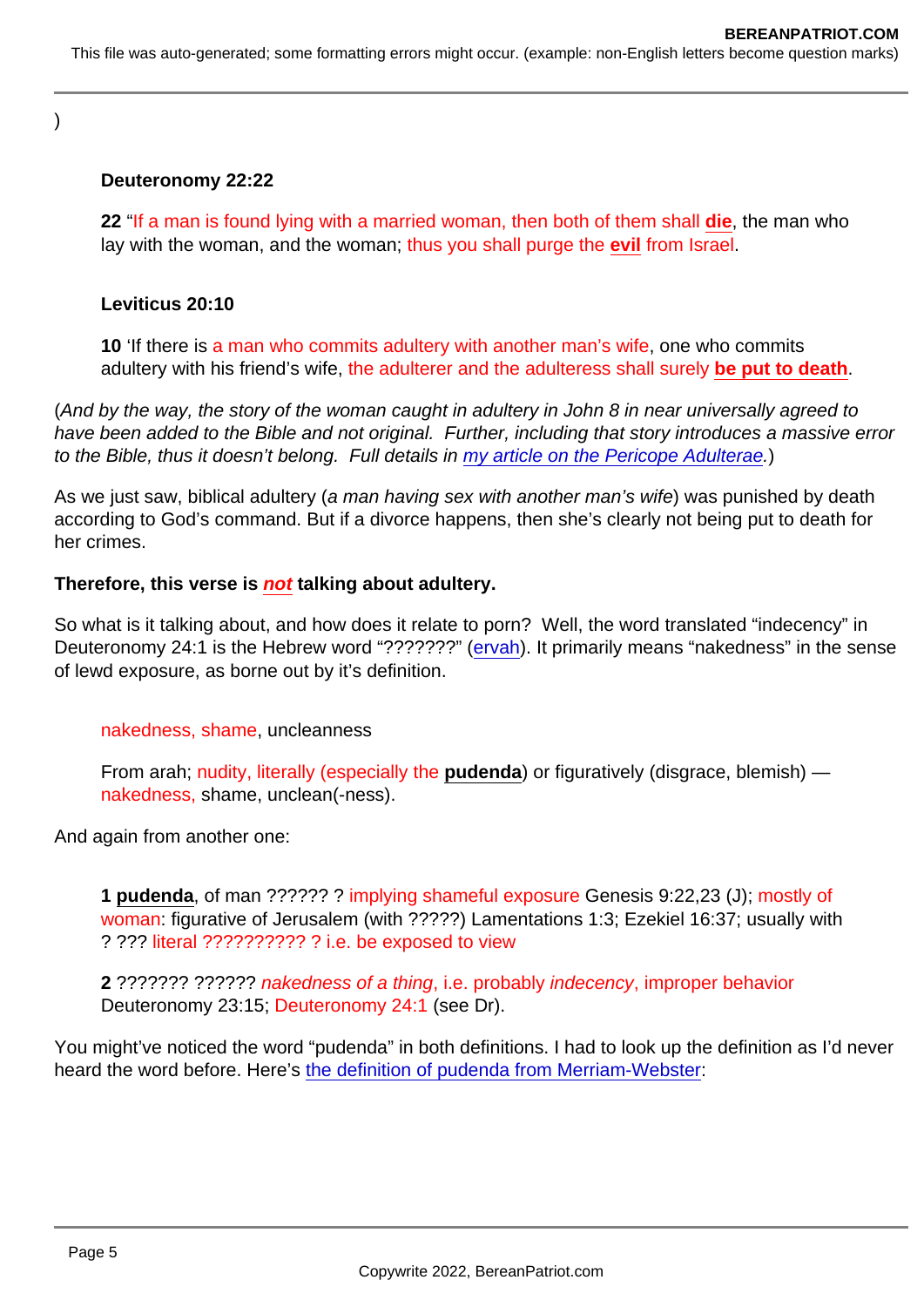pu·?den·?dum | \ pyu?-?den-d?m \ plural: pudenda\ pyu?-??den-?d? \

the external genital organs of a human being and especially of a woman — usually used in plural

The Hebrew word in Deuteronomy 24:1 clearly involves lewd exposure. Pudenda refers to the external sexual organs; **any** external sexual organs on men or women, including the ones not between a woman's legs; i.e. her breasts. Again, the Hebrew word clearly refers to indecent exposure of these sexual organs, including breasts. Such (intentional) indecent exposure of **any** of these organs is grounds for divorce according to Deuteronomy 24:1.

Any of them.

# **I think you see how this relates to porn.**

A wife lewdly exposing her sexual organs – either privately to another man or publicly – was a legitimate cause for her husband to divorce her. This quite clearly makes lewd/indecent exposure a sin . Further, it's not only a sin, but **a very serious sin** because it was serious enough that man could divorce a wife for committing the sin of lewd/indecent exposure.

## **By definition, porn includes lewd/indecent exposure.**

Therefore, porn is sinful **by definition**. Not necessarily because of lust or coveting (though it could be because of that too) but because by definition porn requires something that is sinful: lewd/indecent exposure.

That is a clear verse.

The verdict is in, and unsurprisingly porn isn't something that God allows Christians to watch.

(Note: this also applies to other situations with lewd/indecent exposure too, like a strip club.)

### **What about 'merely' watching**

I can almost hear someone objecting like this: "But I'm not exposing myself, just watching someone else exposing themselves. Is it sill a sin?" If that's an argument you're considering, think about it a little more. Or better yet, read that argument aloud. Hear how it sounds.

Go ahead, I'll wait.

…

…

Is that **really** an argument you want to make?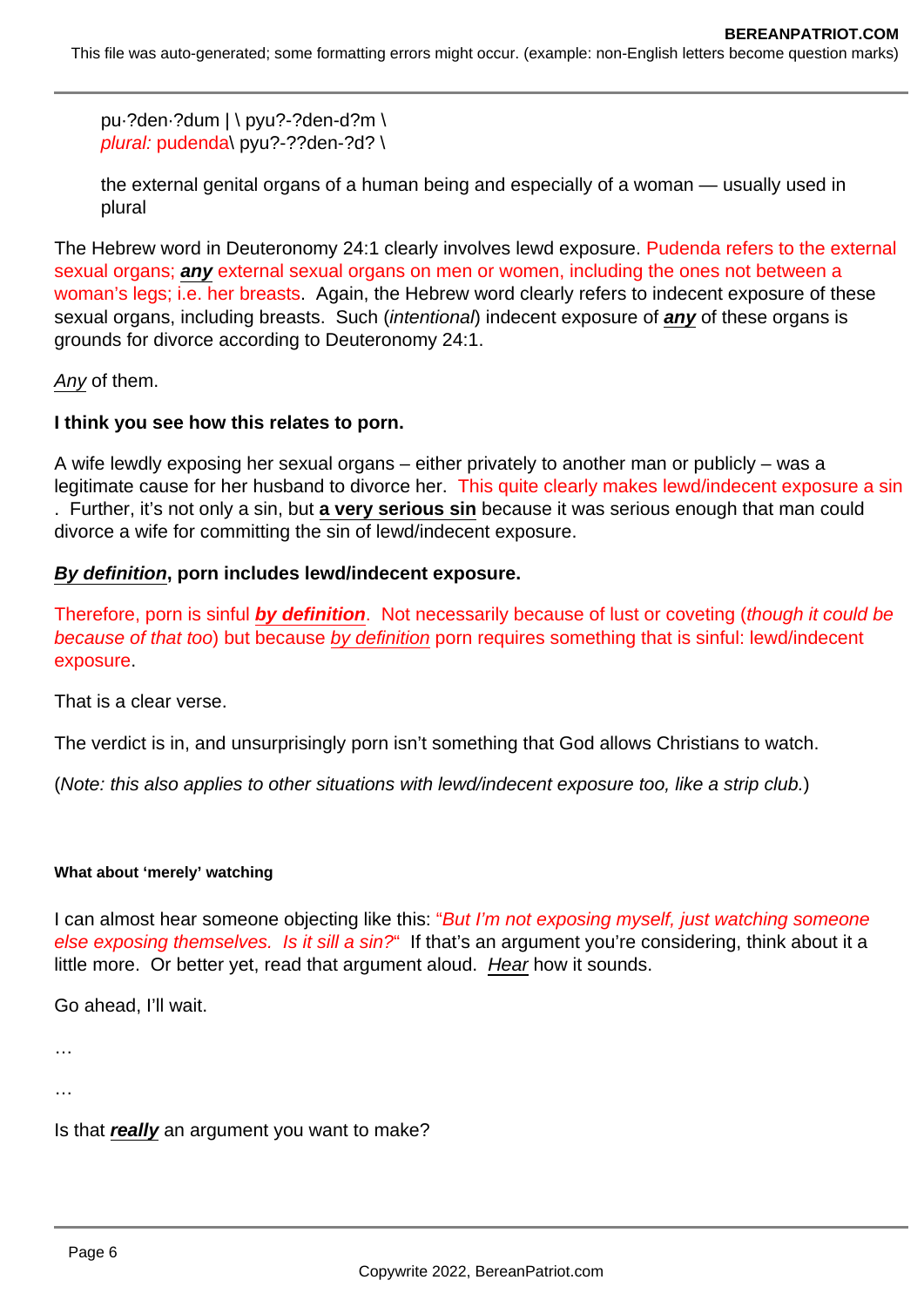Just in case it is, we'll look at what the Bible has to say about it. Remember that the Hebrew word used in Deuteronomy 24:1 is "???????" (ervah), and that it means to lewdly/shamefully expose the sexual organs. So here's what the Bible says about seeing someone else's "ervah".

(Note: Ham is Noah's youngest son)

### **Genesis 9:20**

**20** Then Noah began farming and planted a vineyard.

**21** He drank of the wine and became drunk, and uncovered himself inside his tent.

**22** Ham, the father of Canaan, saw the nakedness (ervah) of his father, and told his two brothers outside.

**23** But Shem and Japheth took a garment and laid it upon both their shoulders and walked backward and covered the nakedness (ervah) of their father; and their faces were turned away, so that they did not see their father's nakedness (ervah).

**24** When Noah awoke from his wine, he knew what his youngest son **had done to him**.

Notice the phrase "had done to him". Clearly what Ham did was wrong, yet he did nothing more than simply see Noah's "nakedness" (ervah) and tell his brothers about it. However, the brothers took pains to make sure they didn't see any "nakedness" (ervah). The pains they take is **clearly** commendable from the context.

This is quite clear.

### **We aren't supposed to go looking at other people's "ervah" (nakedness/external sexual organs ) unless we're married to them.**

Noah actually pronounced a curse in retaliation because of this incident, while he blessed the two brothers who covered him up without looking. So no, it's not acceptable to view pudendum/ervah ( external sexual organs) for your own sexual gratification.

(Note: the word ervah specifically focuses on lewd/indecent exposure. There's a very real sense where that wouldn't apply in medical situations/doctors because the exposure isn't lewd/indecent.)

Porn includes viewing exposed pudendum **by definition**. So no, God doesn't allow Christians to look at porn.

The scripture is clear on this point.

Next, we'll look at masturbation.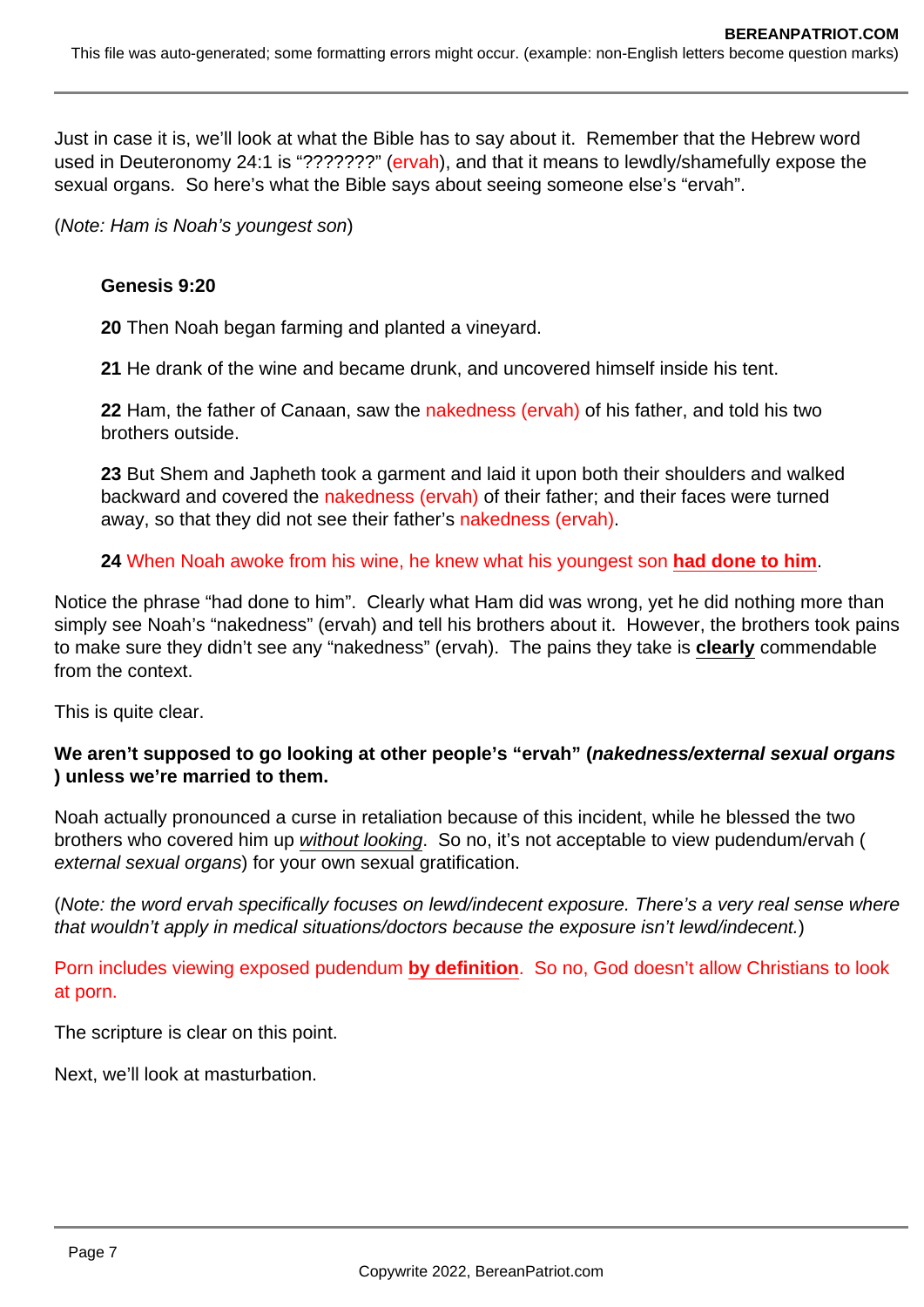# **Masturbation**

There are two primary verses that some Christians use to say that masturbation is wrong; one in Leviticus and one in Genesis. We'll start with the one in Leviticus.

### **Leviticus 15:16**

We'll also look at the following verse for context.

### **Leviticus 15:16-17**

**16** 'Now if a man has a seminal emission, he shall bathe all his body in water and be **unclean** until evening.

**17** As for any garment or any leather on which there is seminal emission, it shall be washed with water and be unclean until evening.

This has traditionally been applied to nocturnal emissions (aka "wet dreams", where a man ejaculates while asleep), which is probably why it mentions "any garments or any leather". (The leather is likely a bed mat).

### It should be noted that being ceremonially "unclean" was **not** a sin.

Sometimes people will quote the verse above to say that masturbation is a sin/wrong because it made a man ceremonially unclean. That's **not** what this verse is saying, which is obvious if you read the following verses for context.

### **Leviticus 15:16-19**

**16** 'Now if a man has a seminal emission, he shall bathe all his body in water and be unclean until evening.

**17** As for any garment or any leather on which there is seminal emission, it shall be washed with water and be unclean until evening.

**18** 'If a man lies with a woman so that there is a seminal emission, they shall both bathe in water and be **unclean** until evening.

**19** 'When a woman has a discharge, if her discharge in her body is blood, she shall continue in her menstrual impurity for seven days; and whoever touches her shall be unclean until evening.

So, having sex with your wife also made you "unclean until evening". However, God **requires** husbands to have sex with their wives – which made both of them unclean – so being unclean **can't** be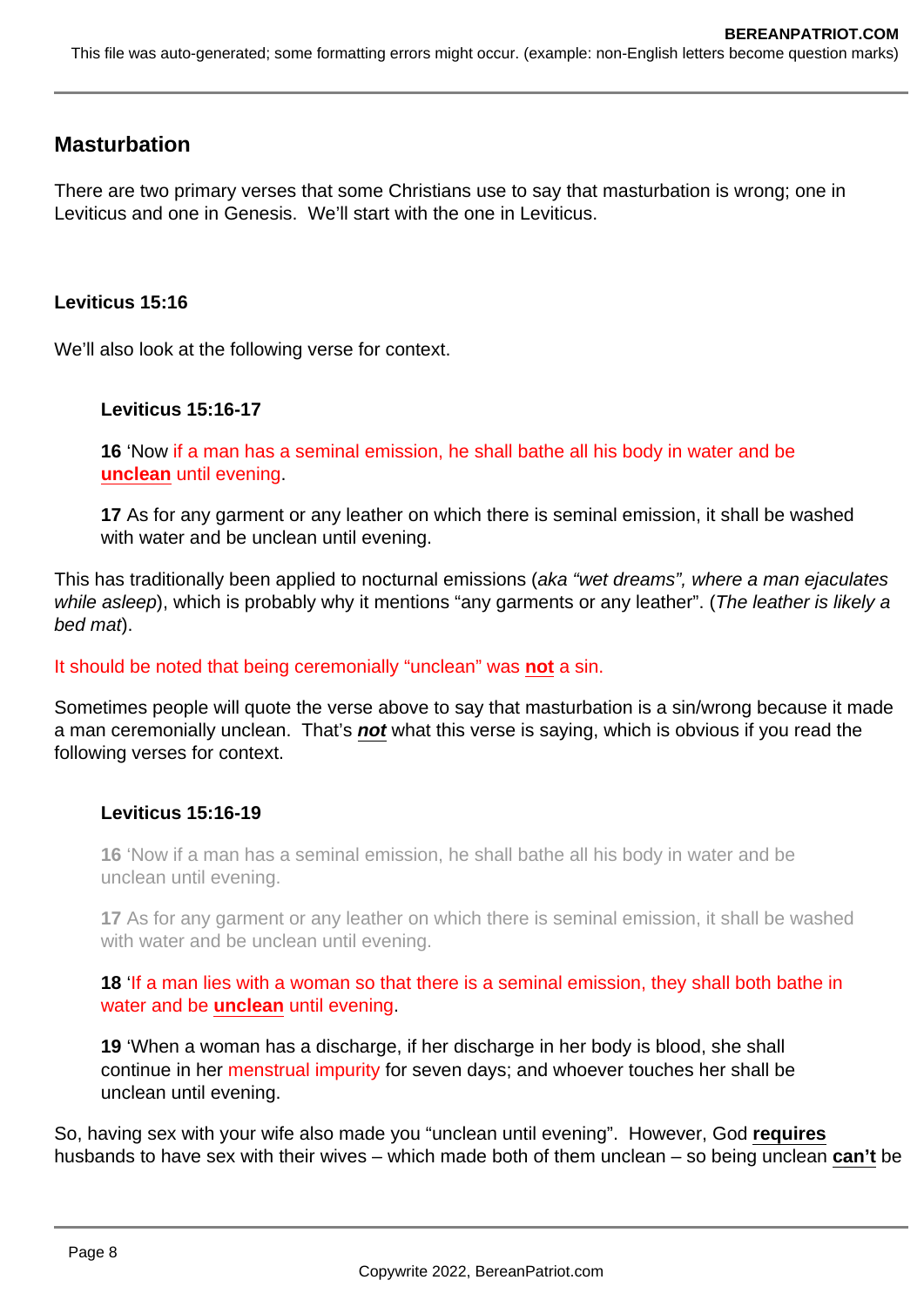a sin. This is repeated in both the Mosaic Law and the New Testament.

#### **Exodus 21:10-11**

**10** If he takes another wife to himself, he shall not diminish her food, her clothing, or her conjugal rights.

**11** And if he does not do these three things for her, **she shall go out for nothing**, without payment of money.

In the Mosaic Law, a man refusing to have sex with a wife (on an ongoing basis) was cause for her to divorce him. God also tells husbands and wives that they must have sex through Paul.

#### **1 Corinthians 7:2-5**

**2.** But because of temptation to fornication, let each man have the wife to himself, and let each wife have her husband.

**3.** Let the husband give what is owed to the wife, and likewise also the wife to the husband.

**4.** The wife doesn't have authority over her own body, but the husband does. And likewise also, the husband doesn't have authority over his own body, but the wife does.

**5.** Don't defraud each other, except by agreement for a suitable time, that you might devote yourselves to prayer; and then be together again so Satan won't tempt you through your lack of self-control.

Since God requires husbands and wives to have sex, and since having sex made them "unclean until evening", then being ceremonially unclean can't be a sin because God commanded that they do something which made them unclean. Driving the point home, a woman menstruating made her unclean too, so it's obviously not a sin.

Remember that these were laws about ceremonial cleanliness, not morality.

#### **There's a difference.**

Now, we'll look at the other verse.

#### **Genesis 38:9**

This is the second verse that some use to say that masturbation is wrong. However, the couple involved were married and having actual penetrative sex… so it's not applicable.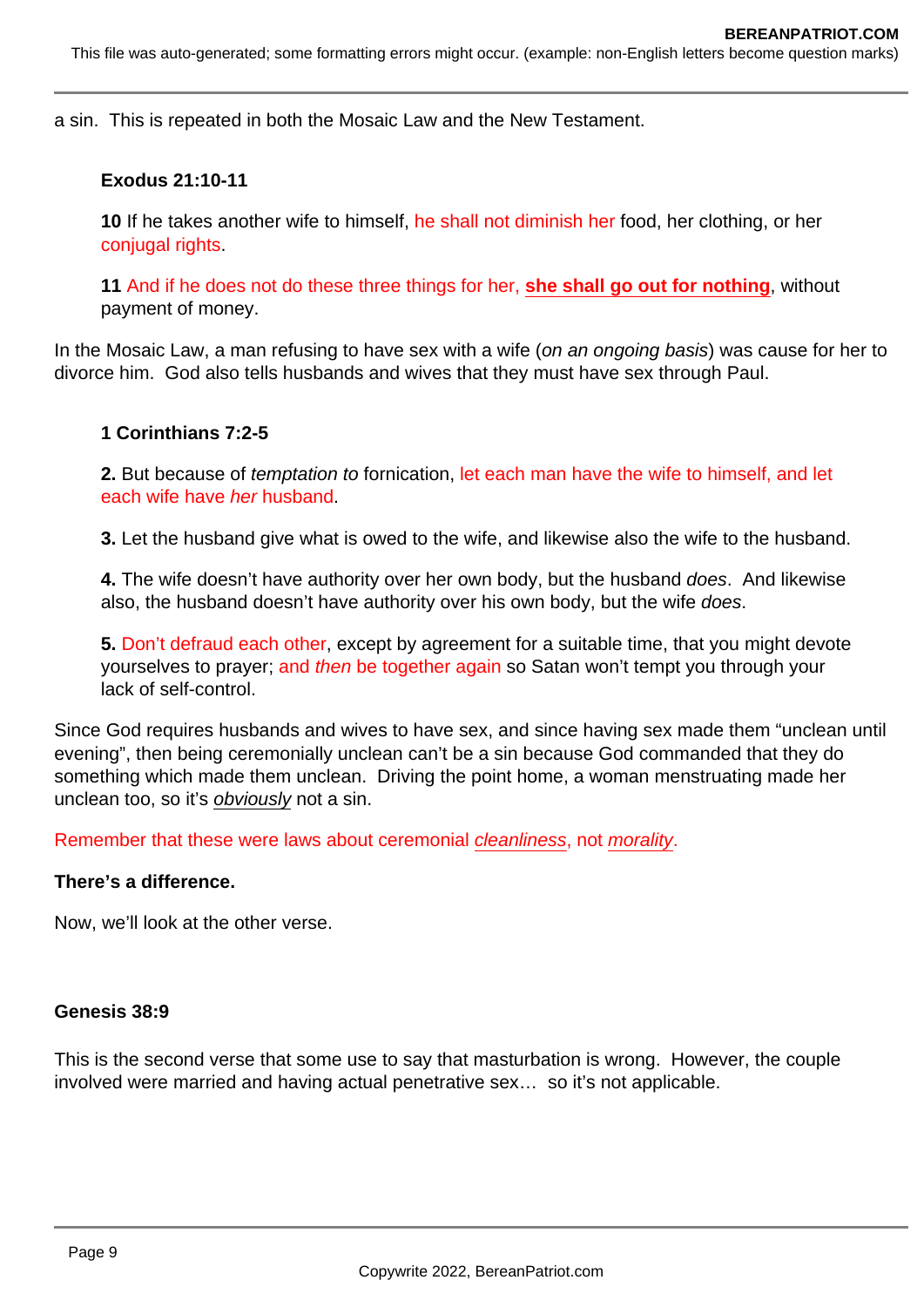Genesis 38:6-10

6 Now Judah took a wife for Er his firstborn, and her name was Tamar.

7 But Er, Judah's firstborn, was evil in the sight of the LORD, so the LORD took his life.

8 Then Judah said to Onan, "Go in to your brother's wife, and perform your duty as a brother-in-law to her, and raise up offspring for your brother."

9 Onan knew that the offspring would not be his; so when he went in to his brother's wife , he wasted his seed on the ground in order not to give offspring to his brother .

10 But what he did was displeasing in the sight of the LORD; so He took his life also.

The argument that some people make is that "wasting his seed on the ground" refers to masturbation, which (in some Christian's eyes) is a serious sin, and that's why God killed him. However, that's blatantly contradicted by the text.

Notice the phrase "he went in to his brother's wife".

That's an obvious, clear, explicit statement referring to penetrative sexual intercourse. It's hard to get clearer than "he went in to her" to describe sex. Onan was having actual sex with Tamar, he just pulled out in order to avoid impregnating her. The sin here had to do with levirate marriage and not taking care of his brother's widow by giving her children (after marrying her; see the law on levirate marriage in Deuteronomy 25:5-6, which made this ancient custom law).

This particular verse isn't about masturbation.

Period.

Adding to God's prohibitions?

Now, there's a guiding light that we should always hold sacrosanct when we read the Bible, and it's this: We should never say "thus saith the lord" unless God actually said it. Ever. Period. This applies to many things, and one of them is what we call sin.

If God hasn't called something a sin -either directly or indirectly – then we should be very careful about calling it a sin. I'd argue we shouldn't call it a sin, because that's putting words in God's mouth, adding to His words which He commanded us not to do. I recommend you read the first heading on my article [What's the Best Bible Translation? And More Importantly, Why?](https://www.bereanpatriot.com/whats-the-best-bible-translation-and-more-importantly-why/) for more on this point. In that article, I go to great lengths show why we shouldn't add to Gods commands, which includes adding to His prohibitions.

(BTW, I can make a powerful argument that Christians adding to God's prohibitions – that is, Christians saying we shouldn't do something that God allows – is currently causing the moral decline of the West… but I digress.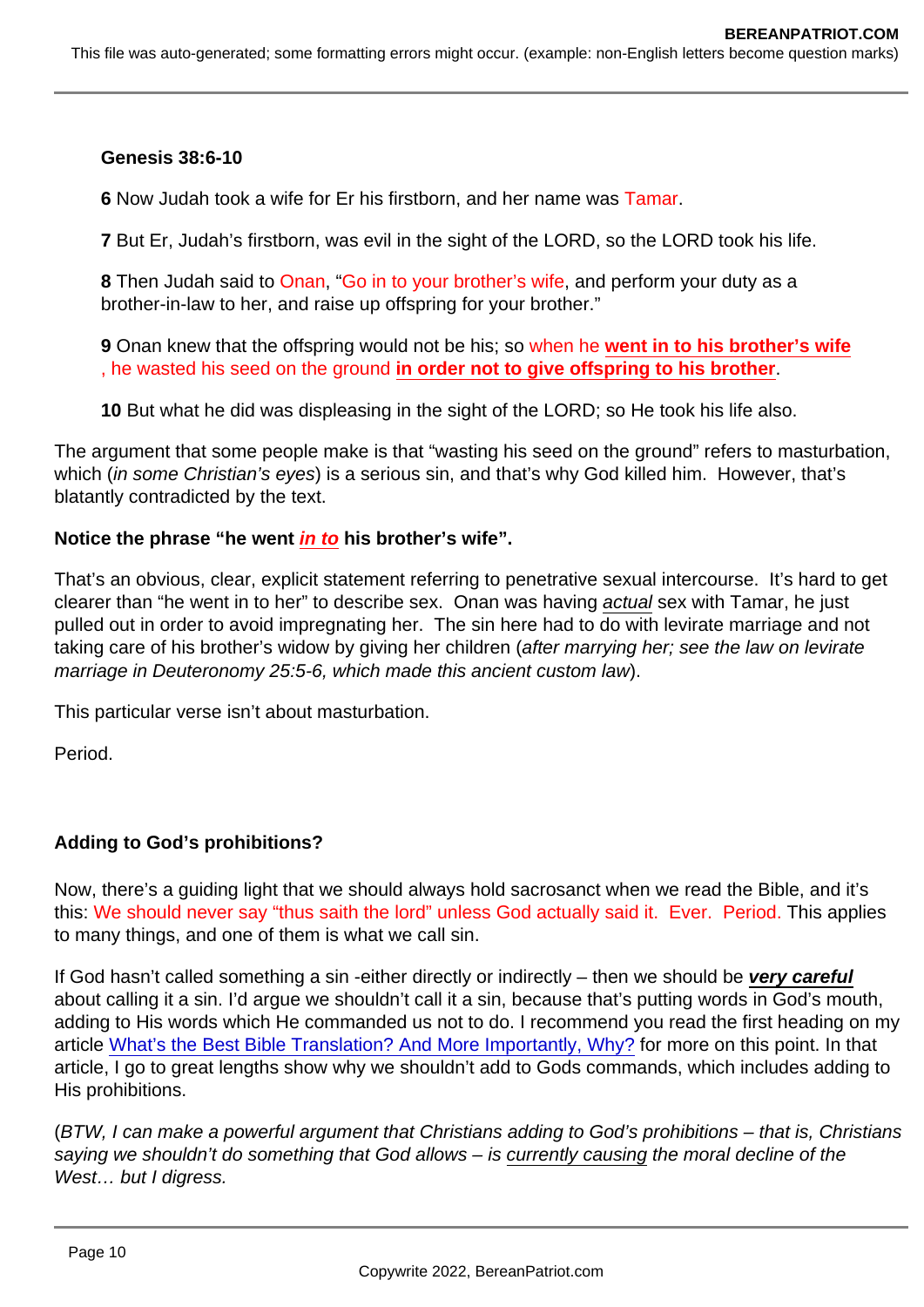## )

I'll quote just one verse about not adding to or taking away from to His words, but there are more.

### **Deuteronomy 4:2**

**2** "You shall not add to the word which I am commanding you, nor take away from it, that you may keep the commandments of the LORD your God which I command you

So if God hasn't said "you shouldn't \_\_\_\_\_" then we aren't allow to say "God says you shouldn't ". He directly commanded us **not** to do that. So make sure you have solid chapter and verse before saying that God requires or forbids something.

### **That's important…**

#### …and it applies to masturbation.

We've just looked at all the verses that some Christians use to say that masturbation is wrong. However, none of them are about masturbation so they certainly don't say it's wrong. Since the Bible never says it's wrong – explicitly or implicitly – then we can't claim it's wrong without adding to God's commands, which is a sin.

#### **Therefore, masturbation is not wrong in and of itself.**

However…

It takes some kind of stimulation to masturbate, and the source of that stimulation **could** be wrong. Not saying it always **is**, just that it **could** be.

Since we've already ruled out porn and looking at naked/scantily clad women (unless you're married to them), the next obvious place to look is the mind itself through fantasy.

We'll look at that next.

(Note: masturbation comes with a warning label if done too often, but it's not necessarily unhealthy otherwise. We'll look at this at the end, but it's rather important to know the side effects of masturbating – and how to avoid them – if you plan to masturbate. We'll look at that near the conclusion of this article.)

# **Fantasy**

To be clear: we're not talking about "high fantasy" stories with dragons, magic, and other mythological elements. (Like the Chronicles of Narnia or Lord of the Rings.) We're talking about a person intentionally imagining a sexual situation for any reason, including for the purpose of masturbating. But before we can talk about that, we'll to talk about non-sexual fantasy for context.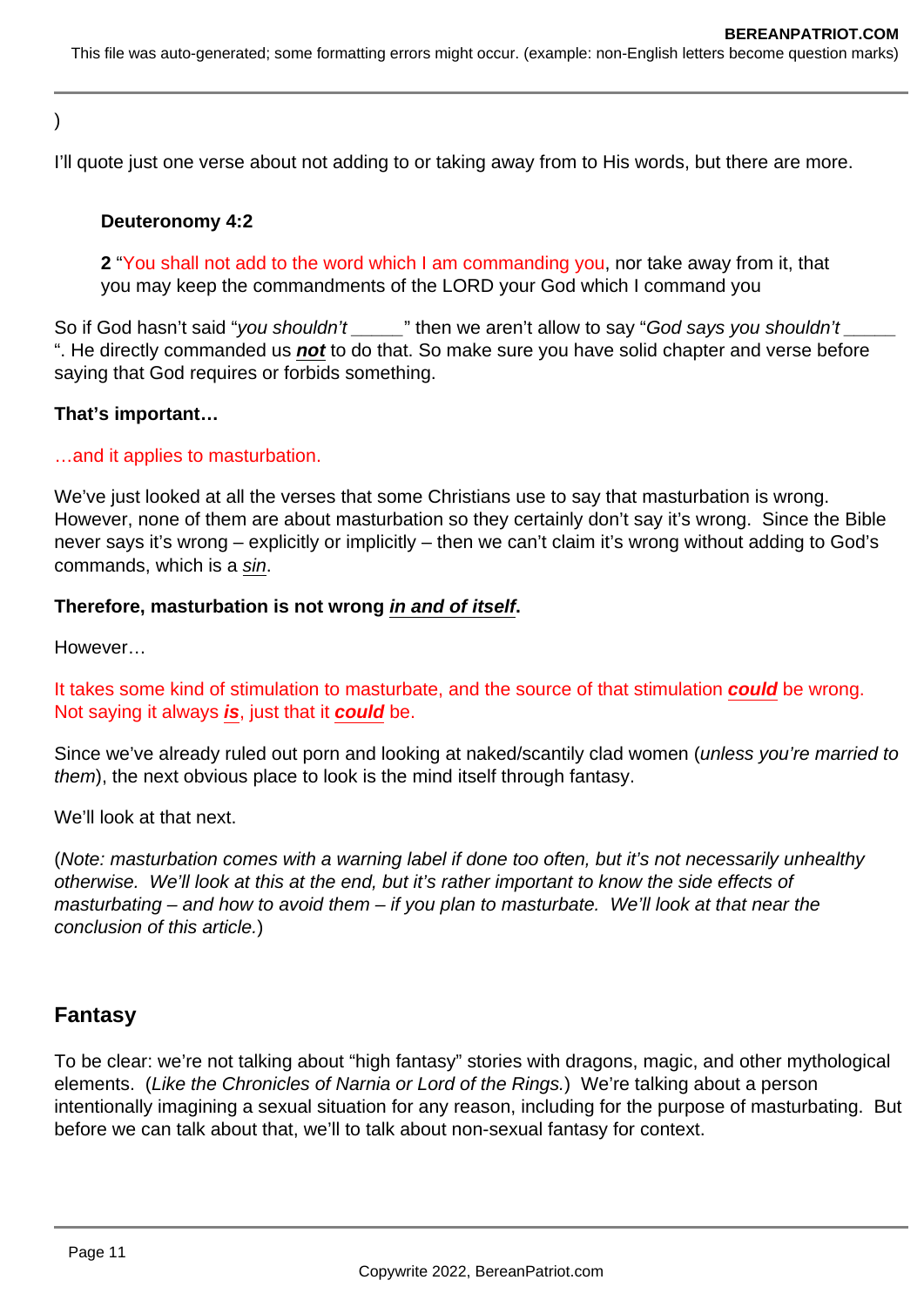Is non-sexual fantasy bad/wrong?

We'll start with non-sexual fantasy because it will provide a framework to talk about sexual fantasy. There's one verse that might seem to indicate it's wrong, but only in certain (poor) translations.

Proverbs 28:19 (NIV)

Those who work their land will have abundant food, but those who chase fantasies will have their fill of poverty.

In my article [What's the Best Bible Translation? And More Importantly, Why?,](https://www.bereanpatriot.com/whats-the-best-bible-translation-and-more-importantly-why/) we talk about the importance of not changing God's words. Sadly, the NIV translators simply don't care about accurately translating God's words (proof in the article on Bible translations). The word they translate "fantasies" simply doesn't mean "fantasies" at all. (It's the NIV though, so who's really surprised?)

Here's the same verse in a few other translations.

Proverbs 28:19

ESV: Whoever works his land will have plenty of bread, but he who follows worthless pursuits will have plenty of poverty

NKJV: He who tills his land will have plenty of bread, But he who follows frivolity will have poverty enough

NASB '95: He who tills his land will have plenty of food, But he who follows empty pursuits will have poverty in plenty

(Note: please don't consider my quoting the ESV to be an endorsement of that {poor} translation. It intentionally mistranslates quite often and is quite sneaky about it too, so most people don't know; details in [my article on Bible translations.](https://www.bereanpatriot.com/whats-the-best-bible-translation-and-more-importantly-why/))

The Hebrew word highlighted in red is "????" ([req](https://biblehub.com/hebrew/7386.htm), pronounced "rake") and it primarily means " empty, idle, worthless, vain". Notice that "fantasy" is not among the definitions. Again though, the NIV mistranslating a verse/passage is almost more normal than not.

\*Shakes head\* "Oh NIV, what will I do with you?"

…but I digress.

Back to the topic of fantasy, and not my incredible frustration with bad Bible translations (ESV, NIV, NLT, etc) giving people bad theology…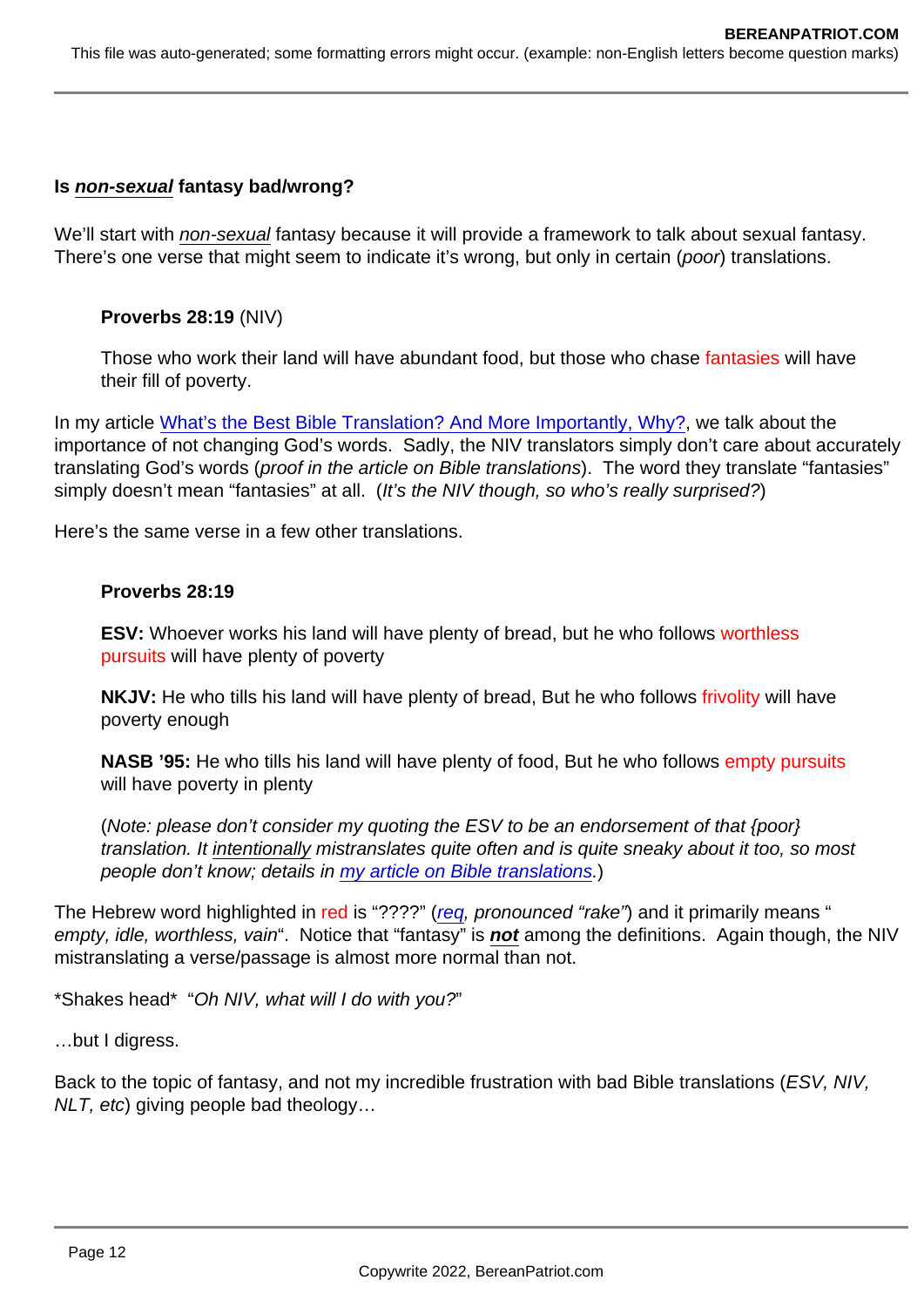The Bible does actually lightly touch the topic of fantasy; sort of.

Philippians 4:8

Finally, brethren, whatever things are true, whatever things are noble, whatever things are just, whatever things are pure, whatever things are lovely, whatever things are of good report, if there is any virtue and if there is anything praiseworthy — meditate on these things .

Notice the word "meditate". To meditate on something is much more than to merely think about it. It means to give something serious, deep thought. The Greek word translated "meditate" here is "??????????" [\(logizomai](https://biblehub.com/greek/3049.htm)) and it means:

3049 logízomai (the root of the English terms "logic, logical") – properly, compute, "take into account"; reckon (come to a "bottom-line"), i.e. reason to a logical conclusion (decision).

Or in Thayer's Greek Lexicon:

- 1. (rationes conferre) to reckon, count, compute, calculate, count over; hence,
- 2. (in animo rationes conferre) to reckon inwardly, count up or weigh the reasons, to deliberate
- 3. by reckoning up all the reasons to gather or infer ; i. e., a. to consider, take account, weigh, meditate on : ??, a thing, with a view to obtaining it , Philippians 4:8;

Notice the phrase: "with a view toward obtaining it".

Hmm…

Now, that sounds like you're supposed to think about good things, and then think about how to be/get those good things. Doesn't that sound like fantasy, or at least "fantasy adjacent"? It certainly seems to be the case. Further, it makes a lot of sense.

Man is a visual creature.

We "fantasize" about things literally every day. Engineers have to imagine/fantasize how the finished product would work to design it. Artists have to "fantasize" about the finished product to paint it. Writers need to imagine/fantasize the world in order to accurately describe it. Gardeners – especially landscapers – need to imagine how the finished product will look before they starts. Architects need to imagine the final product before they can draw up plans.

Need I go on?

Consider, how many verses you've heard where we're told to "set our eyes" on God, Jesus, heavenly things, etc.?

Fantasy is nothing more than the result of our imagination, and I see literally no place in scripture where that's a bad thing… provided you fantasize about moral things. Philippians says to meditate on things that are true, noble, just, pure, lovely, "of good report" and "if there is any virtue and if there is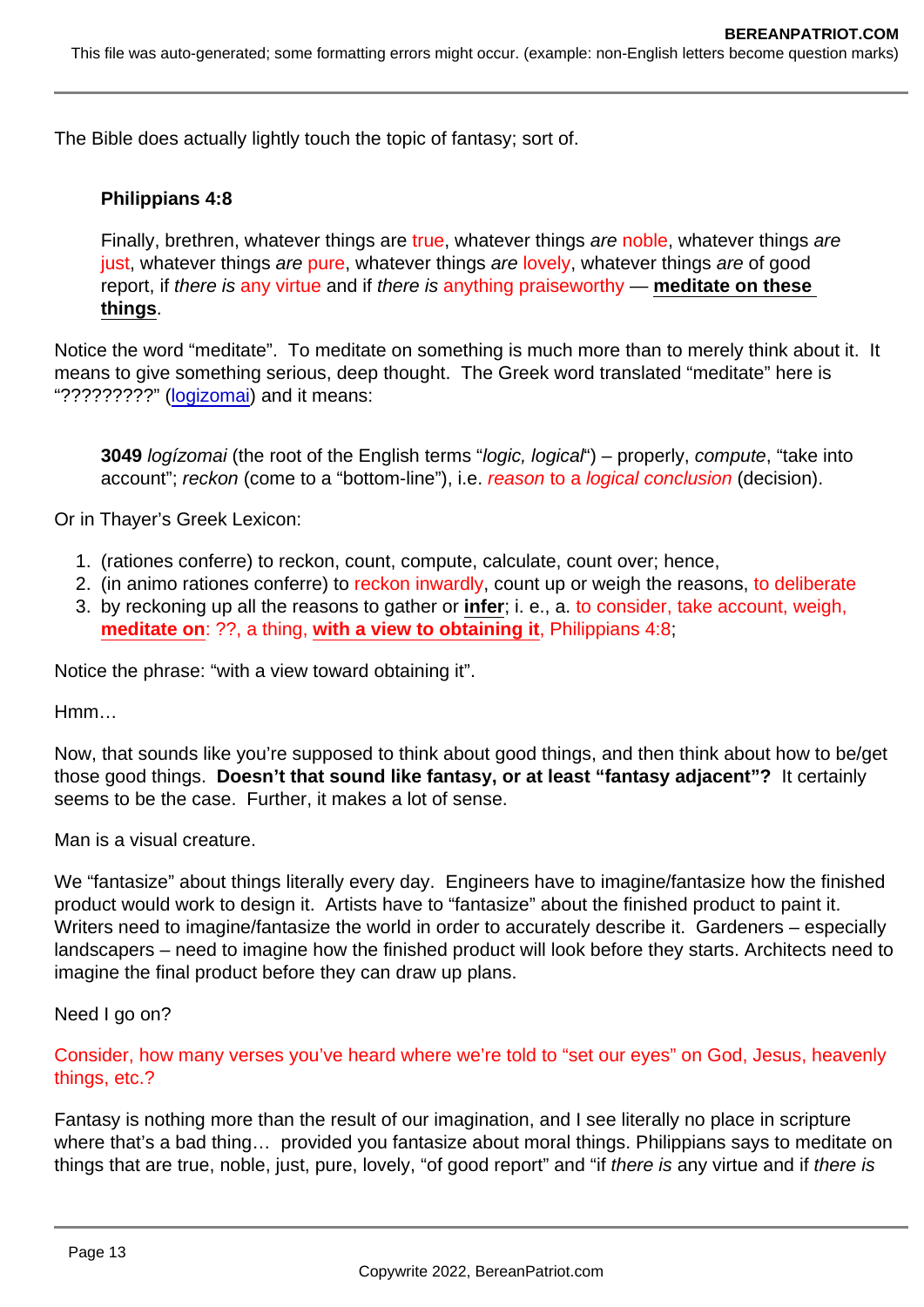anything praiseworthy".

So good things are 100% fine to imagine/fantasize about.

You wouldn't tell a kid to stop imagining while he plays games, why would you do the same to an adult? These fantasies can be extremely productive too, propelling us to seek things we wouldn't have reach for if we hadn't dreamed, imagined fantasized about them.

There's another example of fantasy that's important and had a profound impact on me growing up: superheroes.

I loved Spider-Man and imagined fantasized that I was him all the time. My favorite action figure was a crazy-articulated Spider-man that could bend like no action figure I've seen before nor since. I would pretend I had web-shooters, I read (almost) every issue of the Amazing Spider-Man. I spent a lot of time imagining fantasizing that I was him... including his character.

I wanted to be like Spider-Man in every way, so I imitated his character so much. His catchphrase was important: "With great power comes great responsibility", and the fact that he always tried to do the right thing, even – or perhaps especially – when it was hard That had a profound impact on me growing up for the good . I fantasized about being like Spider-Man, which made me a better man. I fantasized about what Spider-Man would do when I was in a tough spot or when I was tempted to do something wrong, and that fantasy made me better.

Let me say that again:

That fantasy actually, truly, and deeply made me into a a better man.

I'm not alone in this either. One of my favorite YouTube channels [has a video about this,](https://www.youtube.com/watch?v=Z9W83eXnm54) though He-Man was the superhero who impacted him the same way. He talks about this at length and it's well worth the ~35 minutes. This ability of fantasy to instill the desire for morality (especially in young boys) is the reason we've had mythology forever. Boys especially need someone they can emulate; a masculine hero who does the right thing when it's hard so they can learn what that looks like.

Why else would we still be retelling the story of the 300 Spartans at Thermopylae thousands of years later?

It's because we want our sons to emulate these heroic acts when they are confronted with hard choices. We want them to be better, so we give them a (super)hero they can emulate and look up to. We use the fantasy of being a hero to teach moral lessons to boys about how to be men; lessons that will stick with them for a lifetime.

(Non-sexual) fantasy can actually be one of the most powerful forces for good in the world. It can be used to inspire and uplift and instill timeless values in a way few other things can.

The only real limitation God gave us on imagination/fantasy is to do so about good/moral things. That's a pretty great limitation when you consider where immoral fantasies can lead.

Now that we've established that non-sexual fantasy is fine, we'll look at sexual fantasy.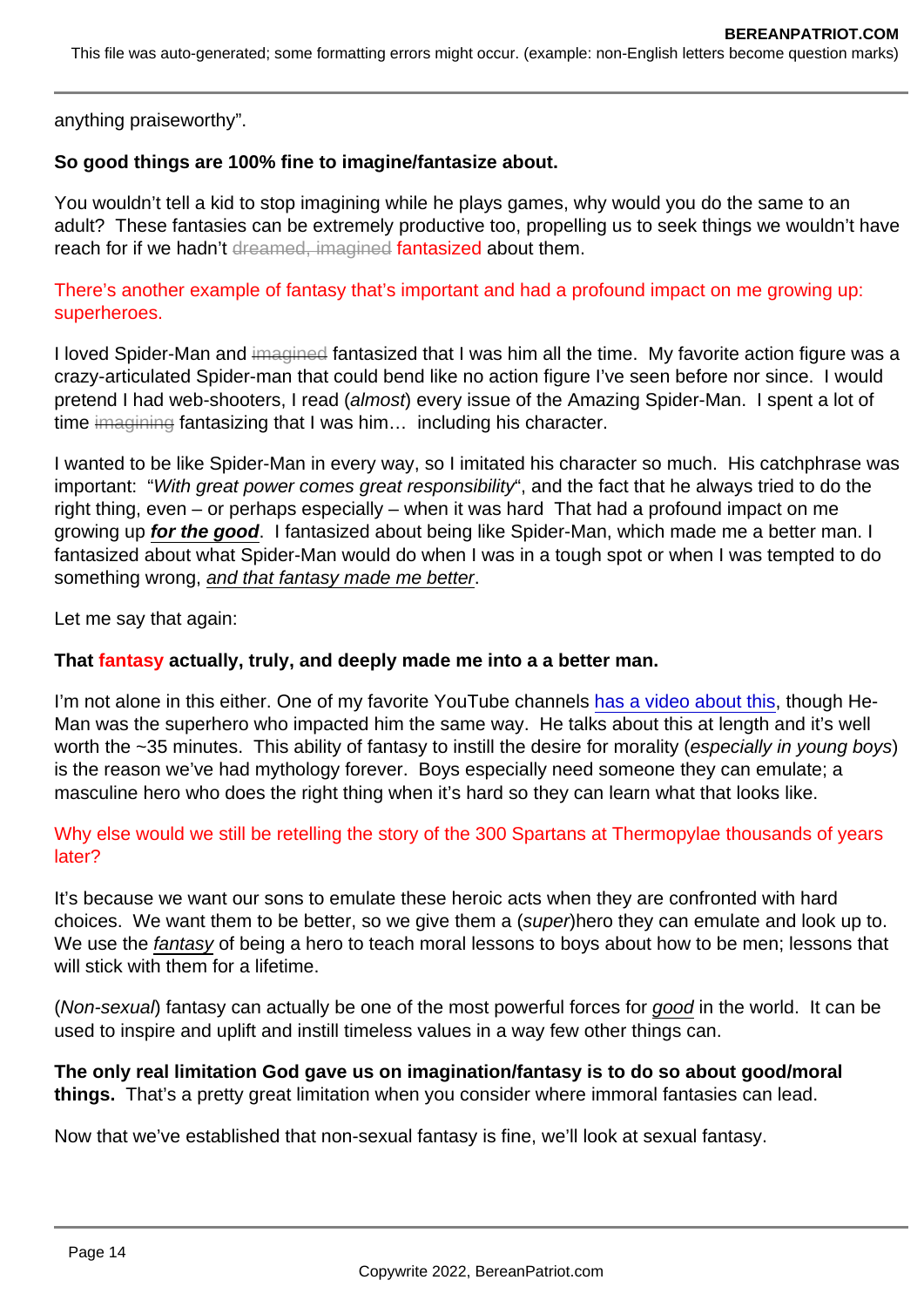Is sexual fantasy bad/wrong?

I'm going to start this section with a suggestion: please read the entire book of Song of Solomon. [Here's a link](https://www.biblegateway.com/passage/?search=song+1-8&version=NKJV) where you can read the whole thing. It's not too long, being less than half the length of this article.

I'll wait.

No really, I will.

…

…

Back? Good; here's the pop-quiz:

- Did you notice that the words "God" and "Lord" both don't appear even a single time? Yes, there's a book of the Bible which doesn't even mention God once. No joke.
- Did you catch the part where Solomon goes on for some length describing a naked woman?
- Did you catch the part where she eats and likes the taste of his semen?
- Did you catch the parts plural (as in more than one) where she wants him to perform oral sex on her?

No?

Okay, I don't blame you for missing the last two… but they're in there. (Song 2:3, and then 4:16 & 8:2 respectively; though a bit of cultural context makes it clearer). It's enough to make anyone blush… and God inspired it.

Let me repeat that:

God inspired a book about love/sex and put it in the Bible even though He isn't mentioned even once in that book .

Think about that for a moment.

Really think about it.

Then consider that He inspired a book which spends a lot of time waxing eloquently about love, sex, a naked woman, and other erotic things. In fact, that's the topic of the whole book. So if you were to classify the Song of Solomon, do you know what genre it would be?

Erotic poetry.

No seriously; I'm not kidding.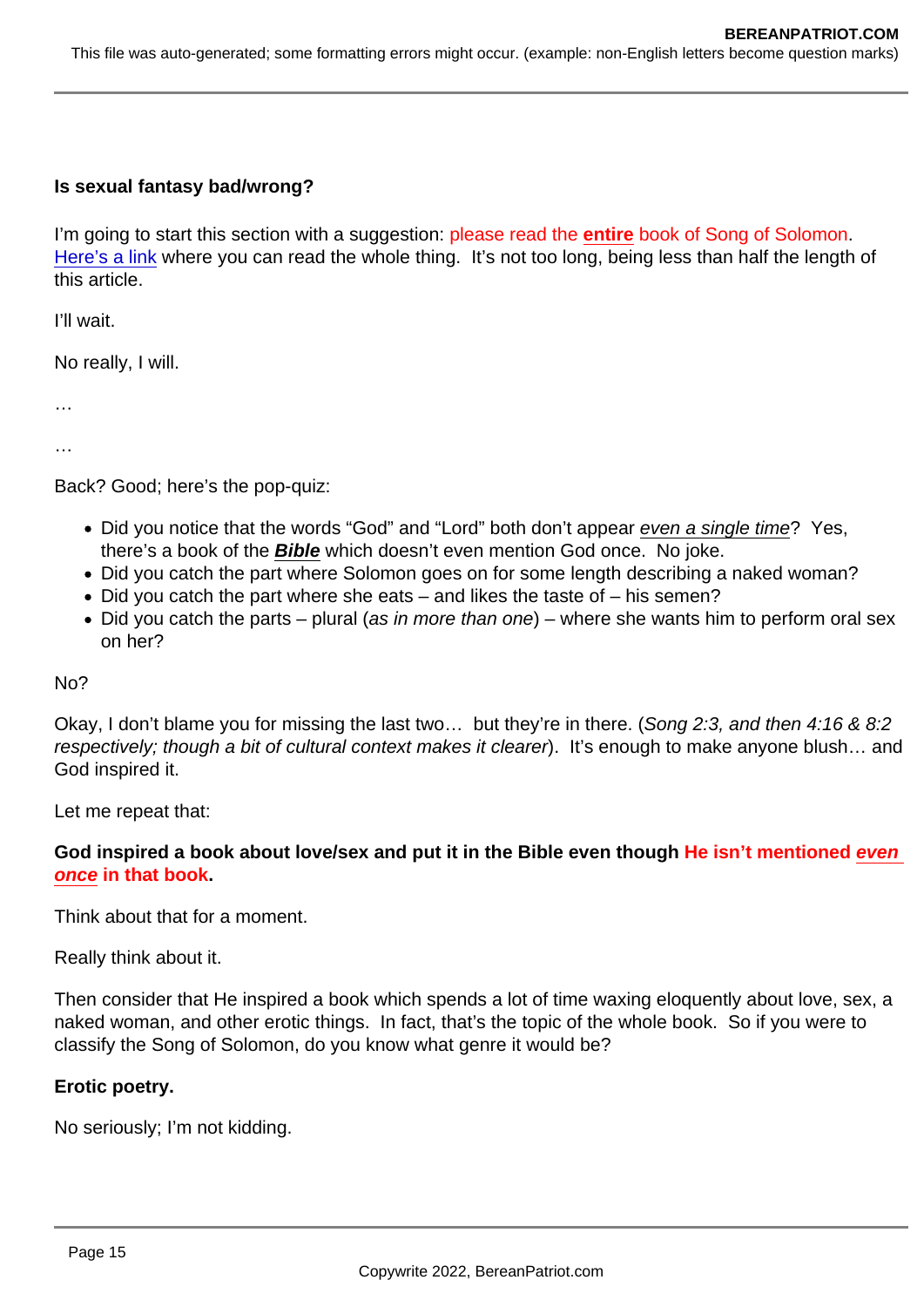(I'd also accept "erotic fiction" or "erotic autobiography" depending on if you believe Solomon 'merely' composed a poem like David did in Psalms or recorded real events; I loosely hold to the former idea and so would called it "erotic fiction/poetry".)

God does not have a problem with **moral/ethical** sex.

Now I want to be clear. This **only** applies to moral/ethical sex. There's a very real sense where the Song of Solomon is almost *designed* to create sexual fantasy. I'm not saying that's why it was written, but it's a near unavoidable result of reading it… and God Himself inspired the book.

We'll come back to that in a moment.

For now, let's look at a related pair of verses that might make things a bit clearer.

#### **Honorable things**

Notice the highlight words in the following two verses, and especially how they might fit together. ( Admittedly, I'm mixing translations to make the point clearer. The NASB has "is to be held in honor" instead of "honorable" in Hebrews 13:4.)

#### **Hebrews 13:4** (NKJV)

Marriage is honorable among all, and the bed undefiled; but fornicators and adulterers God will judge.

Now, notice what God says we should meditate on in the following verse…

#### **Philippians 4:8** (NASB '95)

Finally, brethren, whatever is true, whatever is honorable, whatever is right, whatever is pure, whatever is lovely, whatever is of good repute, if there is any excellence and if anything worthy of praise, **dwell** on these things.

The Greek word translated "dwell" in the NASB is the same one translated "meditate" in the NKJV, and we already looked at it. Now bearing that in mind, consider this:

Remember how we said that fantasizing about noble things is a good thing? well, **Sex inside of marriage is a noble/honorable thing.**

It is.

That's clear from scripture, especially the Song of Solomon.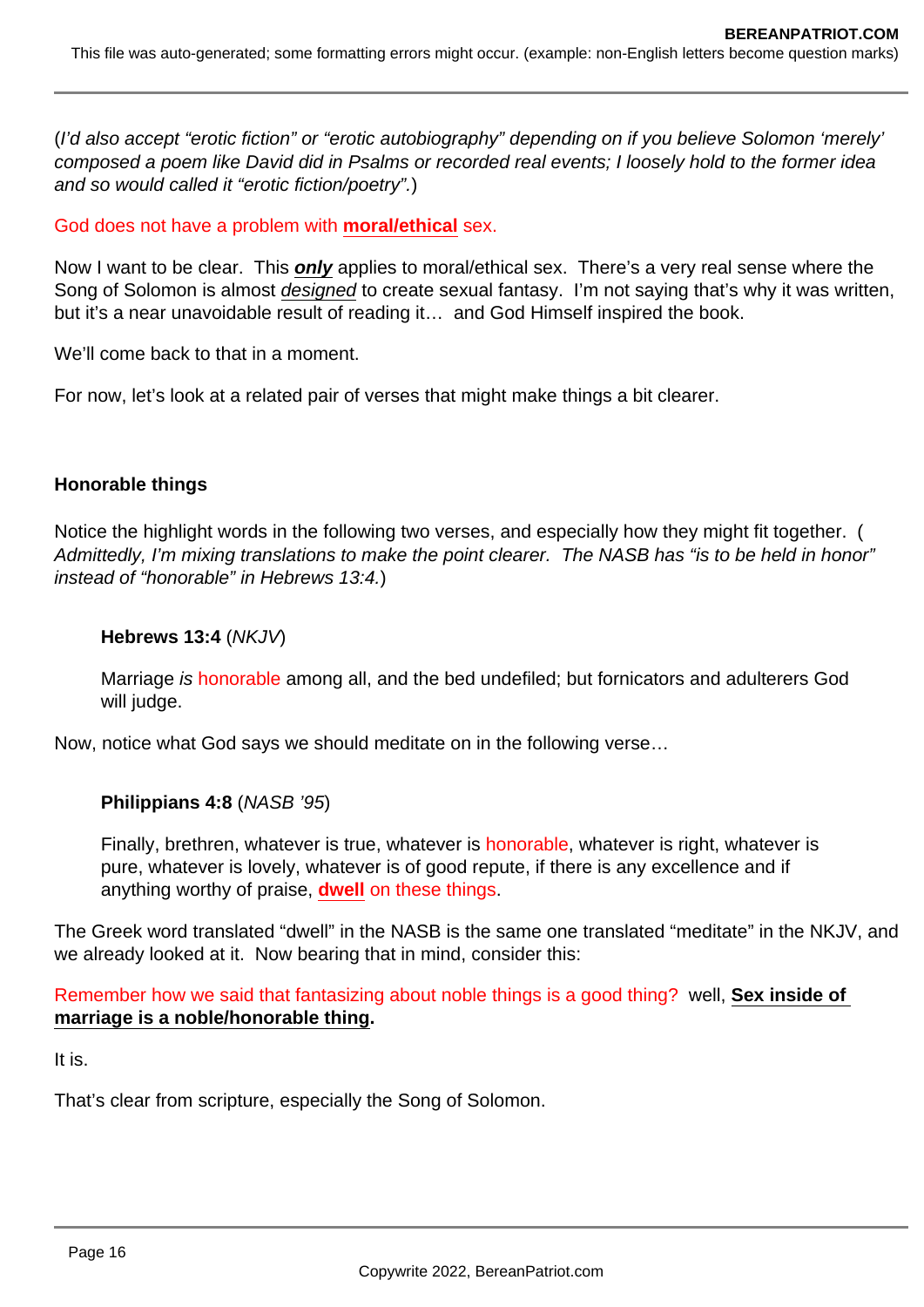Now, I'm not saying these two verses ( when combined ) are saying Christians should fantasize about having sex.

I'm not saying that at all.

However, I do see a clear indication in scripture with these two verses that fantasy is permissible... provided you follow the example of Song of Solomon .

What example?

Song of Solomon only talks about moral/ethical sex inside of marriage. Remember too that Philippians has a similar pattern, i.e. whatever is honorable, right, pure, lovely, good repute, anything of excellence, anything worthy of praise. Sex inside of marriage is all of those things. Sex outside of marriage is none of those things.

#### None of them.

I have a whole article on [Yes, The Bible CLEARLY Says Sex Outside of Marriage is Wrong](https://www.bereanpatriot.com/yes-the-bible-clearly-says-sex-outside-of-marriage-is-wrong/). In one place, it's called a "shameful, stupid, wicked, sin/crime". (Details in the article.) In no case whatsoever can fantasizing about an immoral sexual act ever be considered a good thing.

Period.

But what about fantasizing about moral/ethical sex?

It depends. There's two broad classes of fantasy that can occur. The first type is fantasizing about a real/specific woman. The second type is fantasizing about a non-real/imagined woman who you conjure with your own imagination. Because these two are separate types, we'll handle them separately.

Fantasy about a real/specific woman

If you'll remember back a few thousand words to the beginning of this article, we talked a bit about coveting. If you'll remember, we had this definition:

You are coveting when you desire something to the point that you would like to take it away from its rightful owner to own it yourself, regardless of if you actually do.

That includes if you would refuse the opportunity if it was presented to you. For example, if you coveted your neighbor's wife and she started making advances on you and you turned her down for fear of being found out, you could still covet her. Even if you don't commit adultery with her – even if you turn her down – you can still covet if the desire is there.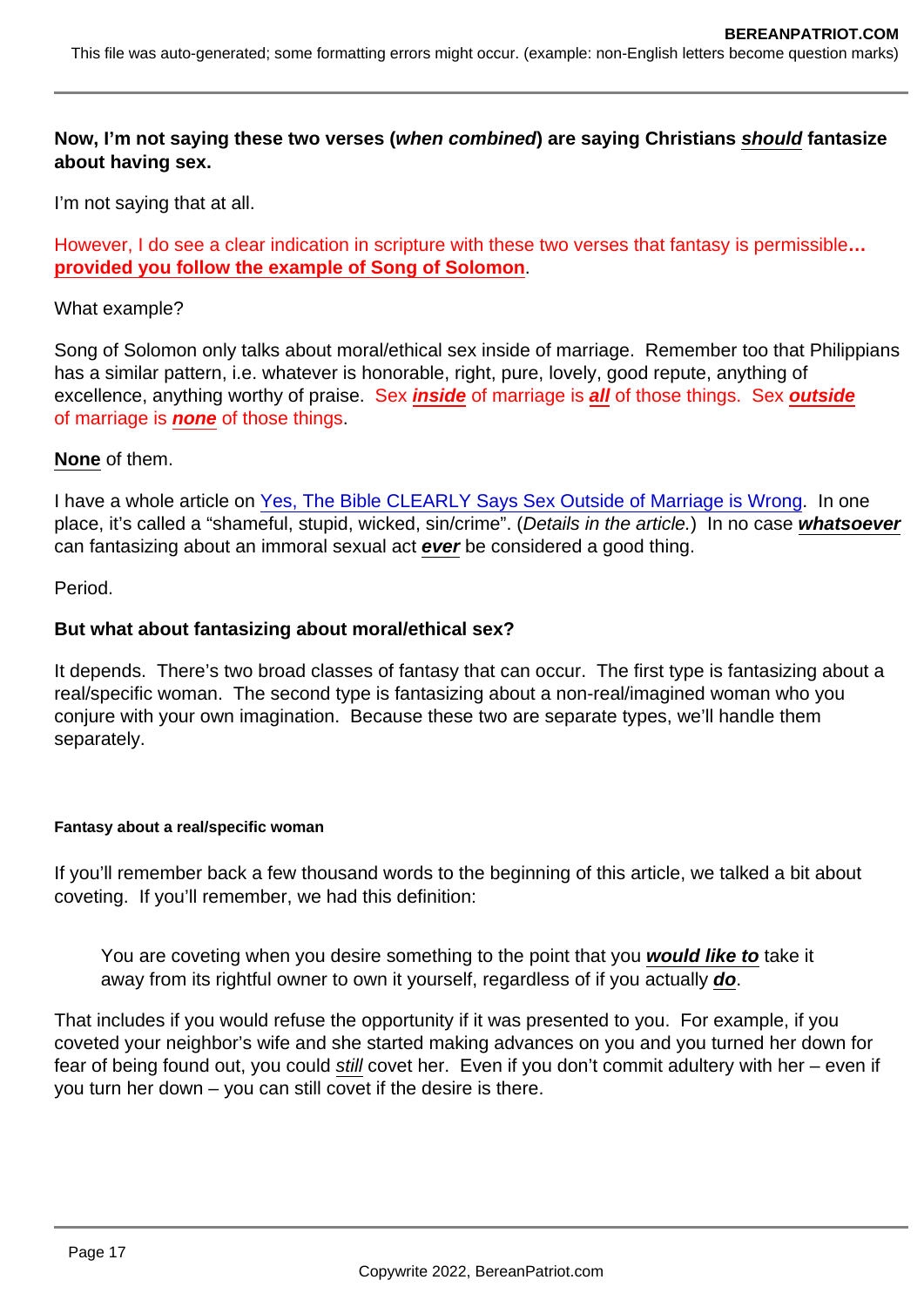It doesn't matter if you do something; the desire to take something from its rightful owner is enough to be coveting, even if you don't do anything.

You can still covet your neighbors wife even if you would "never in a million years" actually have sex with her.

Now, in the case of fantasizing about a real/specific woman, this is nearly coveting by definition. You don't have the right to access a woman sexually unless you've married her. If you want the right to access her sexually, you must marry her. If you disagree, please see my article: [Yes, The Bible](https://www.bereanpatriot.com/yes-the-bible-clearly-says-sex-outside-of-marriage-is-wrong/)  [CLEARLY Says Sex Outside of Marriage is Wrong](https://www.bereanpatriot.com/yes-the-bible-clearly-says-sex-outside-of-marriage-is-wrong/).

Now, if you have married her, then you can't "covet" what you already have: the right to access her sexually. Thus – keeping Hebrews and Philippians in mind –  $\mathsf I$  see no reason whatsoever that a married man can't fantasize about his wife. (and vice-verse)

No reason at all.

Now, the sexual fantasies must still be moral even when they're about your wife.

For example, the Bible clearly condemns anal sex as immoral/wrong. (In Romans 1:26 when properly translated; please see [my article on homosexuality](https://www.bereanpatriot.com/the-bible-on-gay-and-lesbian-homosexual-sex/), as it contains an in-depth treatment of this verse.) Thus, fantasizing about any kind of anal sex – even anal sex with your wife – is wrong in and of itself. It's wrong because the Bible says anal sex is wrong, so no fantasizing about it.

Period.

However, it's perfectly fine to fantasize about doing any moral sexual act with your wife (which includes oral sex; see the Song of Solomon above).

However, fantasizing about any woman to whom you aren't married very nearly becomes coveting by definition.

"Yes, but what about a fiancée?"

We need to draw a distinction between a "fiancée" and a "betrothed woman" before we can properly understand the Bible on this. They are very different, and not understanding the difference can lead you into error. This is especially true when you look at books like Song of Solomon.

A modern fiancée has said that she would marry a man, but there is no binding agreement. Either can break off the engagement at any point without repercussion. The man has no legal, moral, or biblical claim on her whatsoever.

However, a betrothed woman is completely different. For starters, the woman almost certainly didn't choose her groom; her father did. A woman becomes betrothed when the groom pays a "bride-price" to her father, literally buying the daughter to be his wife. The daughter had no say in this other than perhaps trying to convince her father of a certain man (think like Jane Austen's Pride & Prejudice). In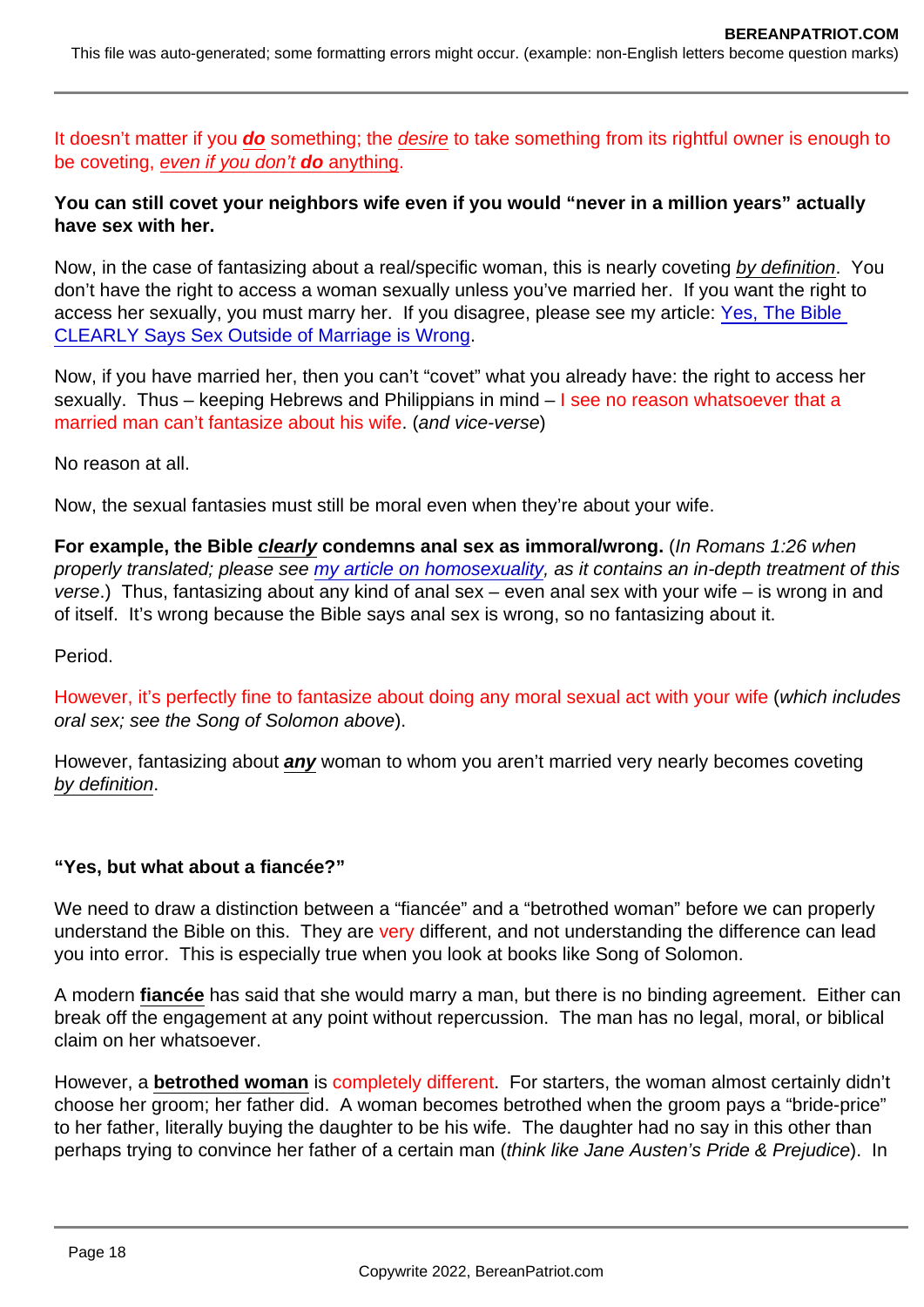fact, she could be married against her will and her consent was not required for the marriage to take place.

Please note, one of the two Hebrew ways to say "husband" is the Hebrew word "??????" [\(baal,](https://biblehub.com/hebrew/1167.htm) not to be confused with the pagan god ["Ba'al](https://biblehub.com/hebrew/1168.htm)", which doesn't have the apostrophe in most modern bibles). It means:

Brown-Driver-Briggs (Lexicon)

I. ?????? 166 noun masculine: owner, lord

Strong's Exhaustinve Concordance:

From ba'al; a master; hence, a husband , or (figuratively) owner

I bet you've never heard that while studying Proverbs 31!

The reason that "husband" and "owner" were synonymous was because a man was required to purchase his wife from her father. He literally "owned" her. In fact, a betrothal was an actual marriage that required a divorce to break. Because the groom had paid for her, she was considered his wife even though the actual wedding hadn't happened yet. A betrothed woman was – for all intents and purposes – the man's wife in a legal sense. This is made clear because the penalty for sleeping with another man's betrothed woman was the same as sleep with another man's wife: death.

Deuteronomy 22:23-24

23 "If there is a girl who is a virgin betrothed to a man, and another man finds her in the city and lies with her,

24 then you shall bring them both out to the gate of that city and you shall stone them to death; the girl, because she did not cry out in the city, and the man, because he has violated his neighbor's wife . Thus you shall purge the evil from among you.

Notice, the Bible calls a betrothed woman a wife  $\ldots$  In a legal sense, betrothal = marriage.

Therefore, you could make a reasonable argument that since he owned/married her, he could rightfully fantasize about her like he would a wife… because she technically already was his wife. Parts of Song of Solomon could be read as sexual fantasy before marriage, but remember – in that culture – he would've already paid the bride price for her. Therefore, she was already his betrothed/wife.

#### It's not this way with a modern fiancée.

Because of this ownership component, anything the Bible says about a betrothed woman is NOT applicable to a modern fiancée.

Not at all.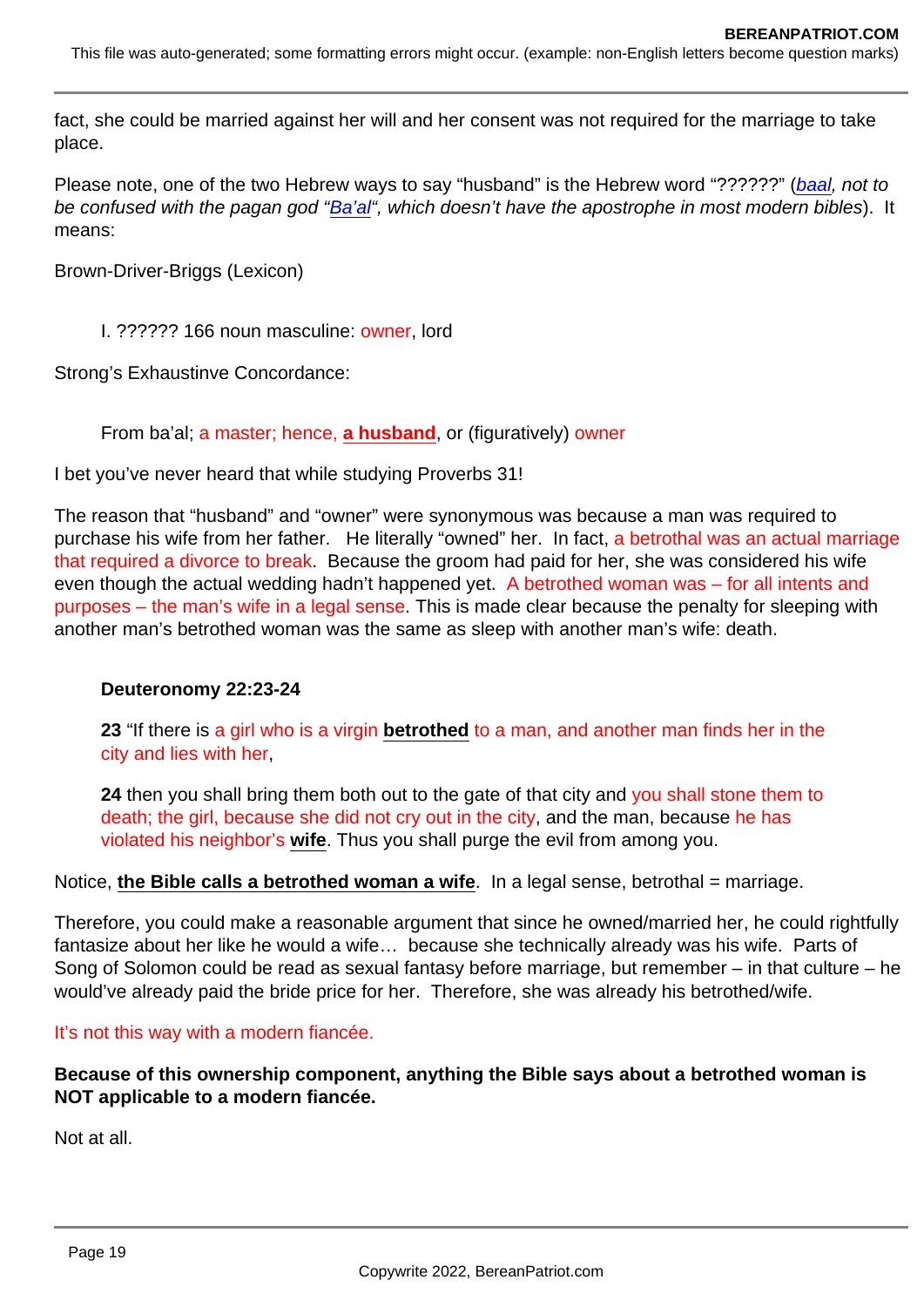There's no ownership component and no marriage, so fantasizing about your fiancée is **no different whatsoever** than fantasizing about any other unmarried woman.

And being no different, it's almost coveting by definition.

**In fact, fantasizing about any real woman whatsoever – if you haven't married her – is slipping into dangerous territory, even if you are fantasizing about (for example) your wedding night with her.**

I can't absolutely, 100%, "for sure" say it's a sin because the Bible doesn't speak directly to the topic. However, I find it hard to believe that you could fantasize about a real woman – especially one you personally know – and not covet her. After all you would be fantasizing about "having" her in the Biblical sense, as in 1 Corinthians 7:

### **1 Corinthians 7:2**

**2.** But because of temptation to fornication, let each man have the wife to himself, and let each wife have her husband.

This concept of "having" is why I say it's dangerous territory. A man would be fantasizing about "having" her while at the same time saying he's not fantasizing about "having" her. Is that possible?

I doubt it.

### **Again, it seems virtually impossible to fantasize about "having" a real woman (sexually ) without also fantasizing about "having" her (coveting).**

You see the problem.

It's *technically* possible I suppose, but certainly not something I'd recommend.

#### **Fantasy about a non-real/imagined woman**

The Bible says nothing about this. Nothing at all, and there's definitely no prohibition. Because of that, everything we said earlier about not adding to God's commands applies. Don't add to His commands, which include His prohibitions.

Period.

Further, you can't "covet" a figment of your imagination because it either **(a)** doesn't exist, or **(b)** if you want to say it does exist, then it exists in your own head and thus is already yours. Therefore, it can't be coveting because it either doesn't exist or you already own it.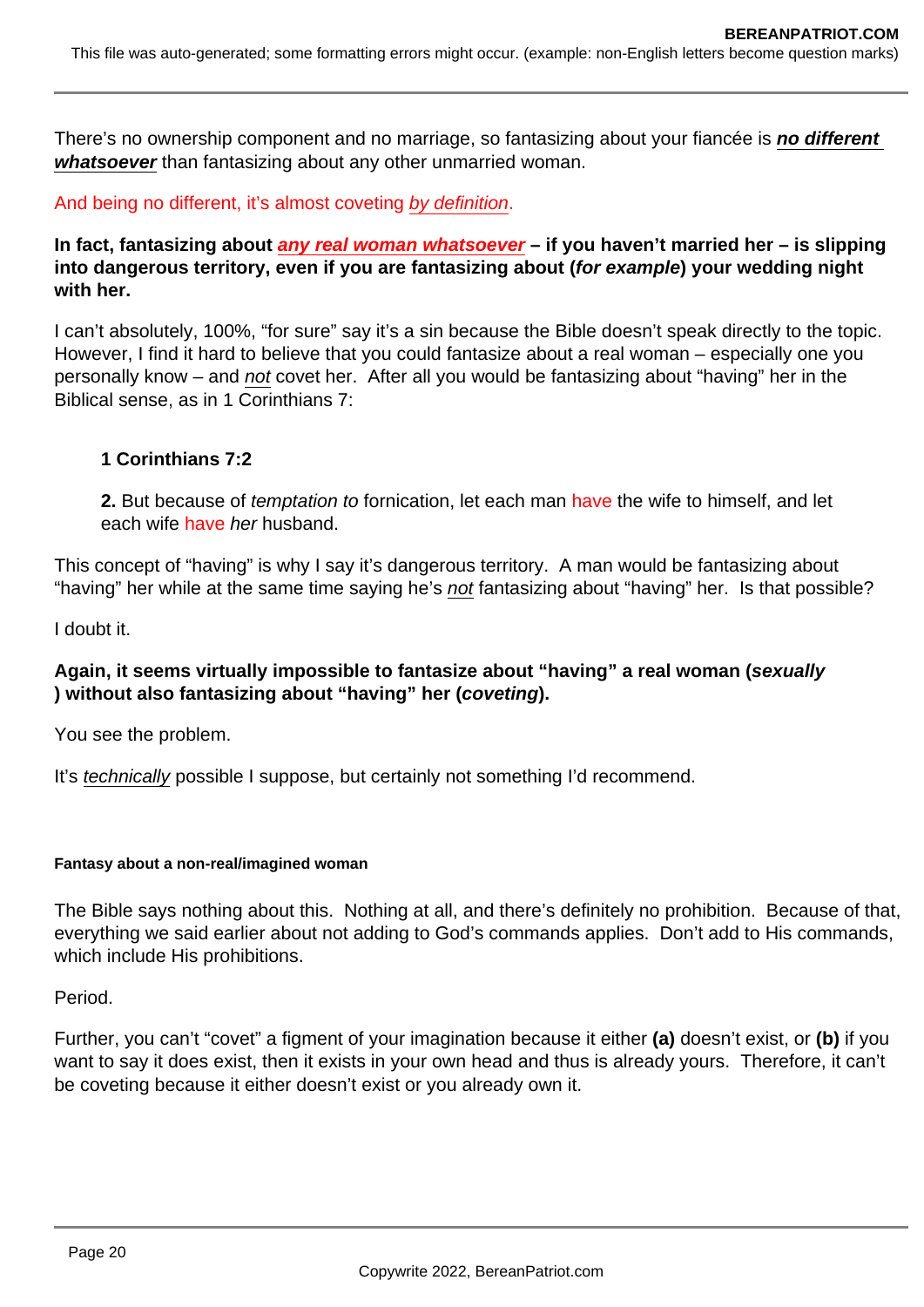I don't see a problem with fantasizing about a non-real/imagined woman . I simply don't. I don't see a scriptural argument for prohibiting a man from fantasizing about having (moral/ethical ) sex with a non-real woman/wife he's imagined and masturbating to that fantasy.

Remember the Song of Solomon.

It's essentially an erotic poem and it's in the Bible. Frankly, I don't see how you can read that book and not have some of those images float into your head. I don't see how it's possible. (Unless you try to  $\overline{m}$  make it about Christ and the church – which I've seen some men do – and then it gets pretty disturbing. ) You don't have to like the fact that God included an long erotic poem in the Bible, but He did.

Whatever is honorable, meditate on these things, and sex inside marriage is honorable.

So if you have a strong sex drive but aren't married, there's a Biblical command for how to deal with that: get married. But until you find a wife, a little masturbation with a fantasy about some nonreal/imagined future wife might help ease the tension and provide some relief.

I see zero problem with that Biblically

None.

## Now, a slight warning about masturbation

It's not wrong, and it's not even unhealthy… unless you over-indulge. Let me explain. The follow quotes are all from [this article about the potential ill-effects of over masturbating](https://iheartintelligence.com/stop-masturbating/).

It is easy to assume that your brain if effected the same way during masturbation as with intercourse simply because the end result is the same. Not true . Several studies have proven that your brain reacts differently when having sex than it does when you masturbate . For instance, in a study conducted by Dr. Stuart Brody and Tillman Kruger found that certain hormones are released in as much as 400% higher concentrations during sex as they are when you masturbate. In this particular study, they measured the amounts of prolactin which is triggered by another hormone: oxytocin .

The article then goes on to say that oxytocin provides a moderating effect to the hormone that makes sex pleasurable: dopamine, then says this:

So basically, although masturbation provides a sense of pleasure and release that floods our brains with dopamine, it doesn't produce as much of the hormone that counters dopamine.

…

Our brains can only produce so much dopamine at a time , so if you are using it all up on feeding into your brain's need for pleasure with masturbation it isn't being released at any other time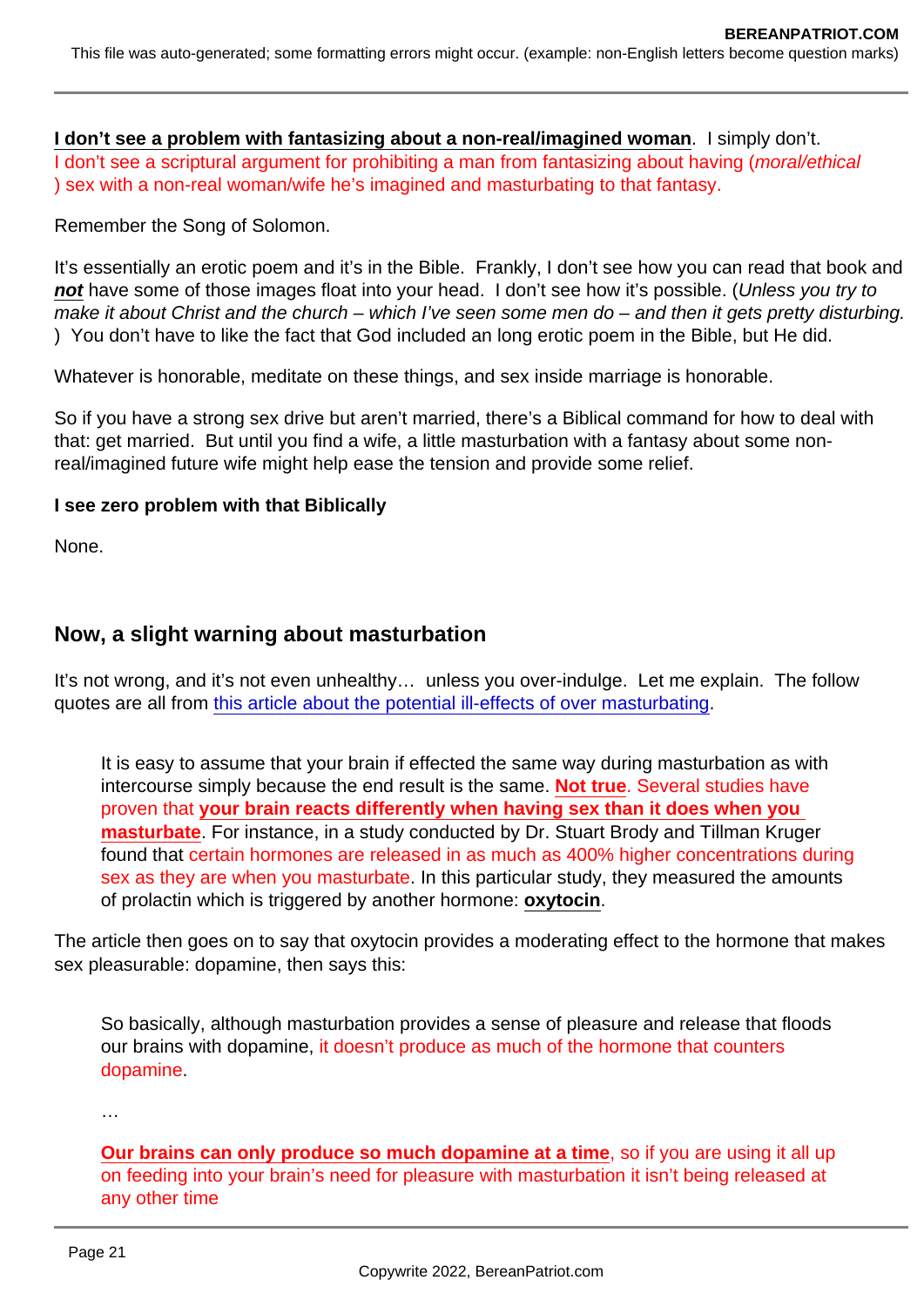### . **Without dopamine releases in other aspects of your life, you begin to lose motivation to do even the simplest things like spend time with friends or engage in activity that used to make you happy.**

Now, this doesn't mean you need to stop masturbating completely. The article I quoted from doesn't even say that. In fact, they end it with this: (though it should be noted that sex has the same benefits with no downsides.)

In the end, I do think there is a medical benefit to regular masturbation.

There is plenty of research that supports that notion. But just like anything else in life that we get pleasure from, we can sometimes go overboard with the need for that pleasure. Moderation becomes the key to maintaining that balance between what is good for us, and what can ruin our lives.

So while there's nothing morally wrong with masturbation, indulging too much can have negatives effects. From both personal experience and research, **it seems like once or twice a week is the realistic maximum before side effects appear**. (If you're married, sex has all the same benefits with none of the downsides, so feel free to indulge as often as you like.)

# **Here's where the idea that "sex is dirty" came from:**

One final note.

Christians tend to have a "puritanical" view of sex that somehow makes sex "dirty" in many Christian's minds. That mindset is patently unbiblical. God's first three commands to mankind were to "be fruitful, multiply, and fill the earth". That means children, which requires sex. There's a very real sense where God's first three commands to mankind boil down to "have lots of sex, so you make lots of babies."

I'd love to double the length of this article explaining where this ungodly view that "sex is dirty" comes from, but that's not why you're here. So I'm going to give a super short explanation with zero proof and you can do the research yourself if you're interested.

### **Basically, it all comes from Greco-Roman ideas about purity.**

They had this idea that a woman never having sex and never getting married was somehow super pure, and eventually that idea carried over to men also. These ideas were typified by Gnosticism, and especially the ascetic forms of Gnosticism which said anything that you enjoyed physically – including food, drink, and especially sex – was bad by nature. This is part of why they forbade marriage and certain (enjoyable) foods. Paul alludes to this in 1 Timothy 4:3: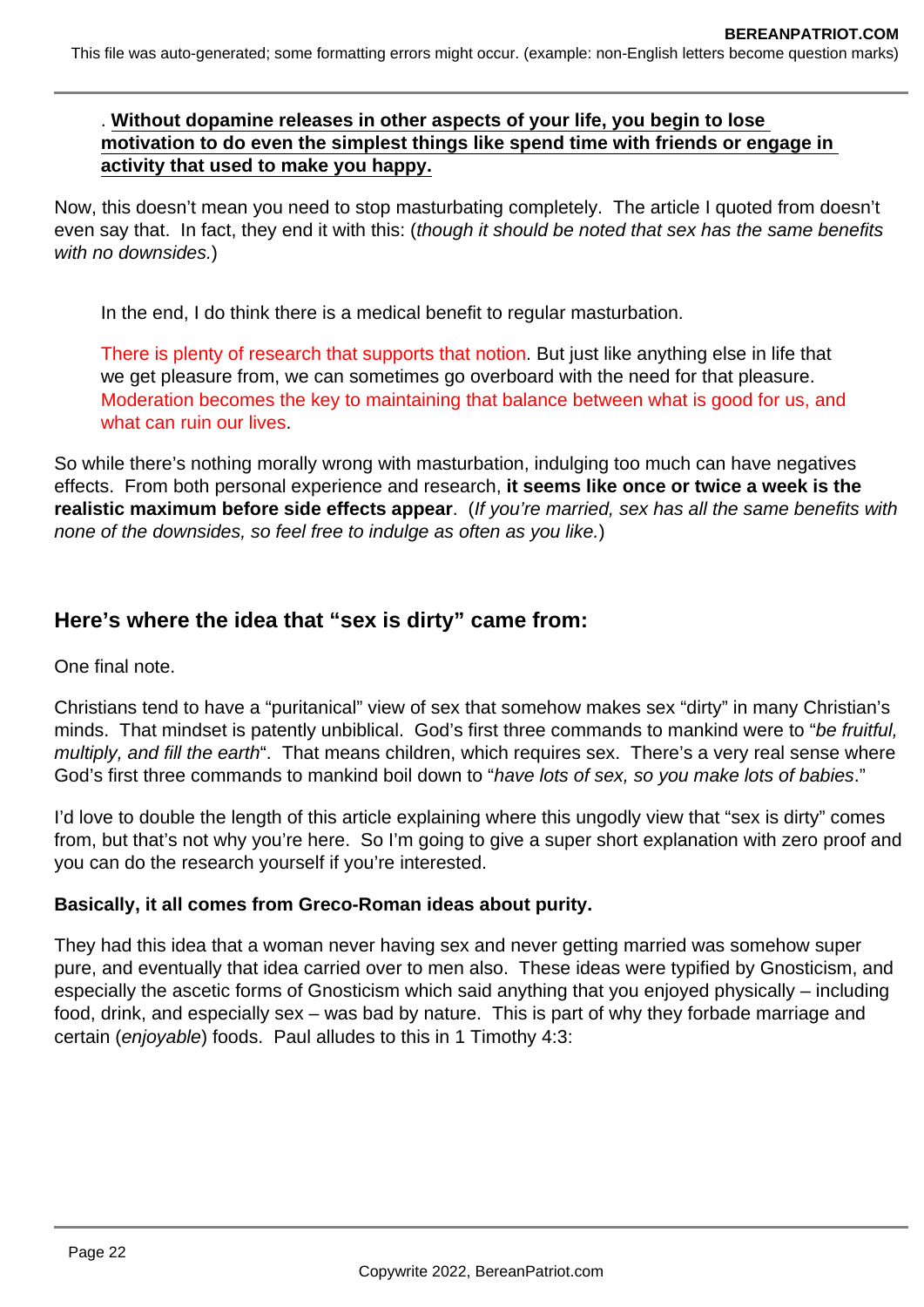# **1 Timothy 4:3**

men who forbid marriage and advocate abstaining from foods which God has created to be gratefully shared in by those who believe and know the truth.

When Christianity spread across the Greco-Roman world, the converts took these ideas with them into the church. (They definitely didn't get them from the Jews, who were polygamous from Abraham until ~thousand years after Christ.)

Before long, you had the church saying that since sex wasn't as holy as being a virgin, only unmarried men could become elders/priests/pastors, (in direct contradiction to the requirements for elders in 1 Timothy 3 and Titus 1). This caused a negative feedback loop because eventually all the "holy men" never had sex, and thus virginity became synonymous with holiness. Once virginity became synonymous with holiness, then having sex – even when married – sort of automatically became the opposite of holy in many people's minds.

That's an unbiblical and unchristian.

God loves moral/ethical sex inside of marriage. In fact, He commanded that married couples not stop having sex except temporarily to fast and pray, and then to have sex again. Sex isn't "dirty"; sex is great. In fact, it's awesome and was created by God for our enjoyment. So enjoy it, as long as you do so ethically/morally.

# **Conclusion**

Matthew 5:27-28 isn't as applicable to porn the way most people think, though it does have some application as far as coveting is concerned. Job 31:1 is better, but still not clear.

In Deuteronomy 24:1, a woman exposing her "pudendum" or "external sexual organs" was cause for her husband to divorce her, meaning it was a serious sin. Those who "merely" (intentionally) view the pudendum are guilty of sin too, as the passage in Genesis with Noah and his sons proves. Porn includes the viewing of another persons pudendum by definition.

### Therefore, porn is wrong.

Masturbation isn't mentioned directly or indirectly anywhere in the Bible, and certainly isn't prohibited. Therefore, God never said that it's wrong. Since God never said that it's wrong, any Christian who says masturbation is wrong is (*unknowingly*) sinning. However, doing it too often can cause problems. Once or twice a week is probably safe, more is less so.

So masturbation isn't wrong, but don't over-indulge for health reasons.